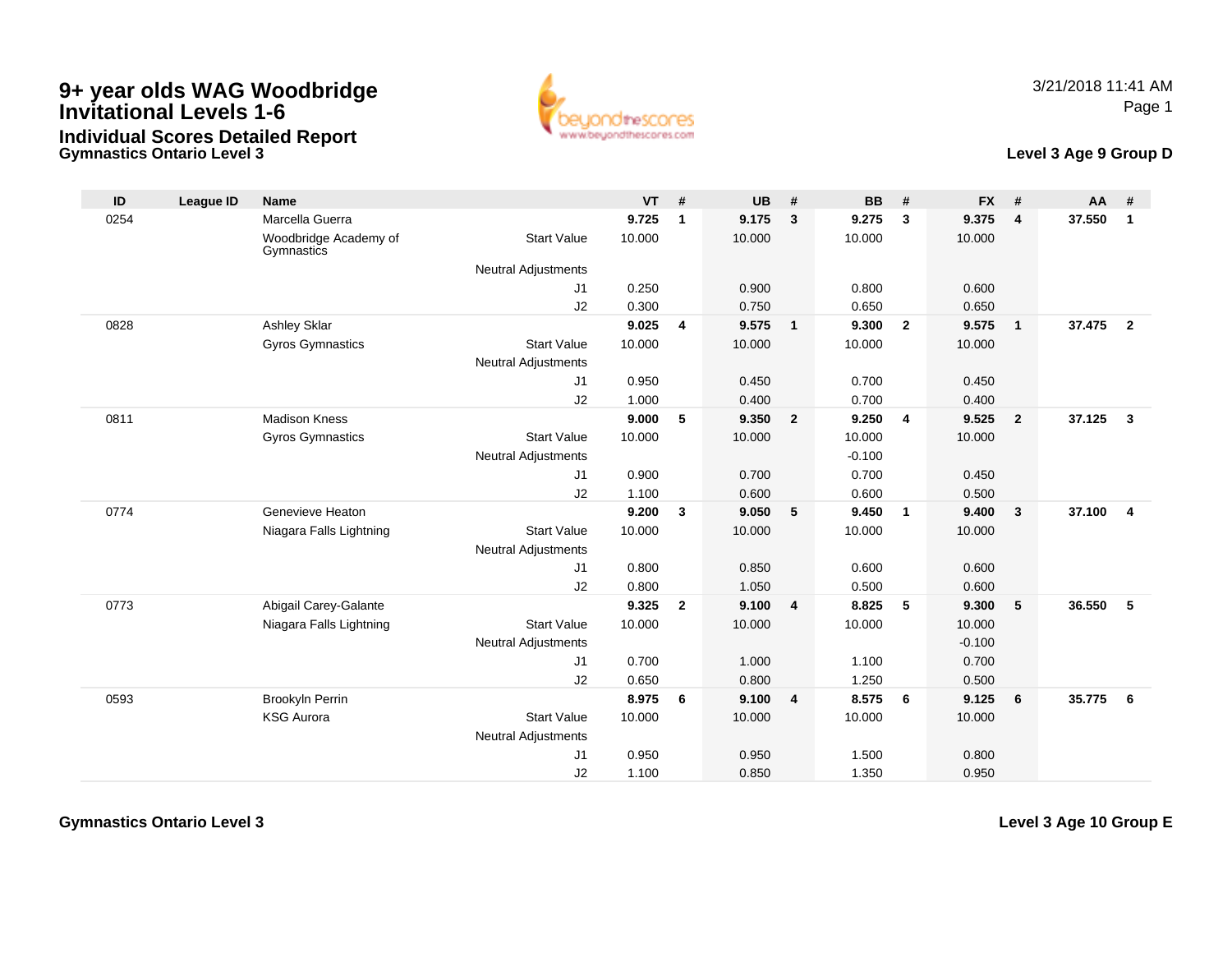| <b>Invitational Levels 1-6</b> | 9+ year olds WAG Woodbridge                                          |                                                  | <b>thescores</b><br>www.beyondthescores.com |                |                 |                         |                   |                         |                 |                | 3/21/2018 11:41 AM | Page 2         |
|--------------------------------|----------------------------------------------------------------------|--------------------------------------------------|---------------------------------------------|----------------|-----------------|-------------------------|-------------------|-------------------------|-----------------|----------------|--------------------|----------------|
| ID                             | <b>Individual Scores Detailed Report</b><br>League ID<br><b>Name</b> |                                                  | <b>VT</b>                                   | #              | <b>UB</b>       | $\pmb{\#}$              | <b>BB</b>         | #                       | <b>FX</b>       | #              | AA                 | #              |
| 0897                           | Evelyn Ogilvie<br>Gyros Gymnastics                                   | <b>Start Value</b><br><b>Neutral Adjustments</b> | 9.300<br>10.000                             | $\mathbf{3}$   | 9.350<br>10.000 | $\overline{2}$          | 9.500<br>10.000   | $\mathbf{2}$            | 9.700<br>10.000 | $\mathbf{2}$   | 37.850             | $\mathbf{1}$   |
|                                |                                                                      | J1<br>J2                                         | 0.600<br>0.800                              |                | 0.650<br>0.650  |                         | 0.450<br>0.550    |                         | 0.200<br>0.400  |                |                    |                |
| 0263                           | Risha Kumaresan<br>Woodbridge Academy of                             | <b>Start Value</b>                               | 9.075<br>10.000                             | 5              | 9.375<br>10.000 | $\mathbf{1}$            | 9.550<br>10.000   | $\overline{\mathbf{1}}$ | 8.950<br>10.000 | 6              | 36.950             | $\overline{2}$ |
|                                | Gymnastics                                                           | <b>Neutral Adjustments</b>                       |                                             |                |                 |                         |                   |                         |                 |                |                    |                |
|                                |                                                                      | J1<br>J2                                         | 0.900<br>0.950                              |                | 0.600<br>0.650  |                         | 0.500<br>0.400    |                         | 1.100<br>1.000  |                |                    |                |
| 0819                           | Ava Militello<br><b>Gyros Gymnastics</b>                             | <b>Start Value</b>                               | 9.025<br>10.000                             | 6              | 8.950<br>10.000 | $\overline{\mathbf{4}}$ | 9.400<br>10.000   | $\mathbf{3}$            | 9.550<br>10.000 | $\mathbf{3}$   | 36.925             | 3              |
|                                |                                                                      | <b>Neutral Adjustments</b>                       |                                             |                |                 |                         |                   |                         |                 |                |                    |                |
|                                |                                                                      | J1<br>J2                                         | 1.000<br>0.950                              |                | 1.000<br>1.100  |                         | 0.650<br>0.550    |                         | 0.350<br>0.550  |                |                    |                |
| 0717                           | Leilani Valera<br>Ajax Acro's Gym Club                               | <b>Start Value</b><br><b>Neutral Adjustments</b> | 9.325<br>10.000                             | $\overline{2}$ | 9.225<br>10.000 | $\mathbf{3}$            | 8.275<br>10.000   | 5                       | 9.825<br>10.000 | $\mathbf{1}$   | 36.650             | $\overline{4}$ |
|                                |                                                                      | J1<br>J2                                         | 0.650<br>0.700                              |                | 0.800<br>0.750  |                         | 1.700<br>1.750    |                         | 0.150<br>0.200  |                |                    |                |
| 0500                           | <b>Elizabeth Miller</b><br>Greater Napanee GC                        | <b>Start Value</b>                               | 9.350<br>10.000                             | $\overline{1}$ | 8.775<br>10.000 | 5                       | 8.525<br>10.000   | $\overline{4}$          | 9.000<br>10.000 | 5              | 35.650             | 5              |
|                                |                                                                      | <b>Neutral Adjustments</b><br>J1                 | 0.600                                       |                | 1.150           |                         | $-0.100$<br>1.450 |                         | 0.900           |                |                    |                |
|                                |                                                                      | J2                                               | 0.700                                       |                | 1.300           |                         | 1.300             |                         | 1.100           |                |                    |                |
| 0883                           | Naomi Patrick<br><b>Gymnastic Giants</b>                             | <b>Start Value</b><br><b>Neutral Adjustments</b> | 9.200<br>10.000                             | $\overline{4}$ | 8.750<br>10.000 | 6                       | 7.125<br>10.000   | $\overline{7}$          | 9.450<br>10.000 | $\overline{4}$ | 34.525             | 6              |
|                                |                                                                      | J1<br>J2                                         | 0.800<br>0.800                              |                | 1.200<br>1.300  |                         | 3.050<br>2.700    |                         | 0.600<br>0.500  |                |                    |                |
| 0677                           | <b>Tahlia Filice</b><br>Manjak's Gymnastics                          | <b>Start Value</b><br><b>Neutral Adjustments</b> | 9.025<br>10.000                             | 6              | 8.325<br>10.000 | $\overline{7}$          | 8.000<br>10.000   | 6                       | 8.500<br>10.000 | $\overline{7}$ | 33.850             | $\overline{7}$ |
|                                |                                                                      | J <sub>1</sub><br>J2                             | 1.000<br>0.950                              |                | 1.600<br>1.750  |                         | 1.950<br>2.050    |                         | 1.550<br>1.450  |                |                    |                |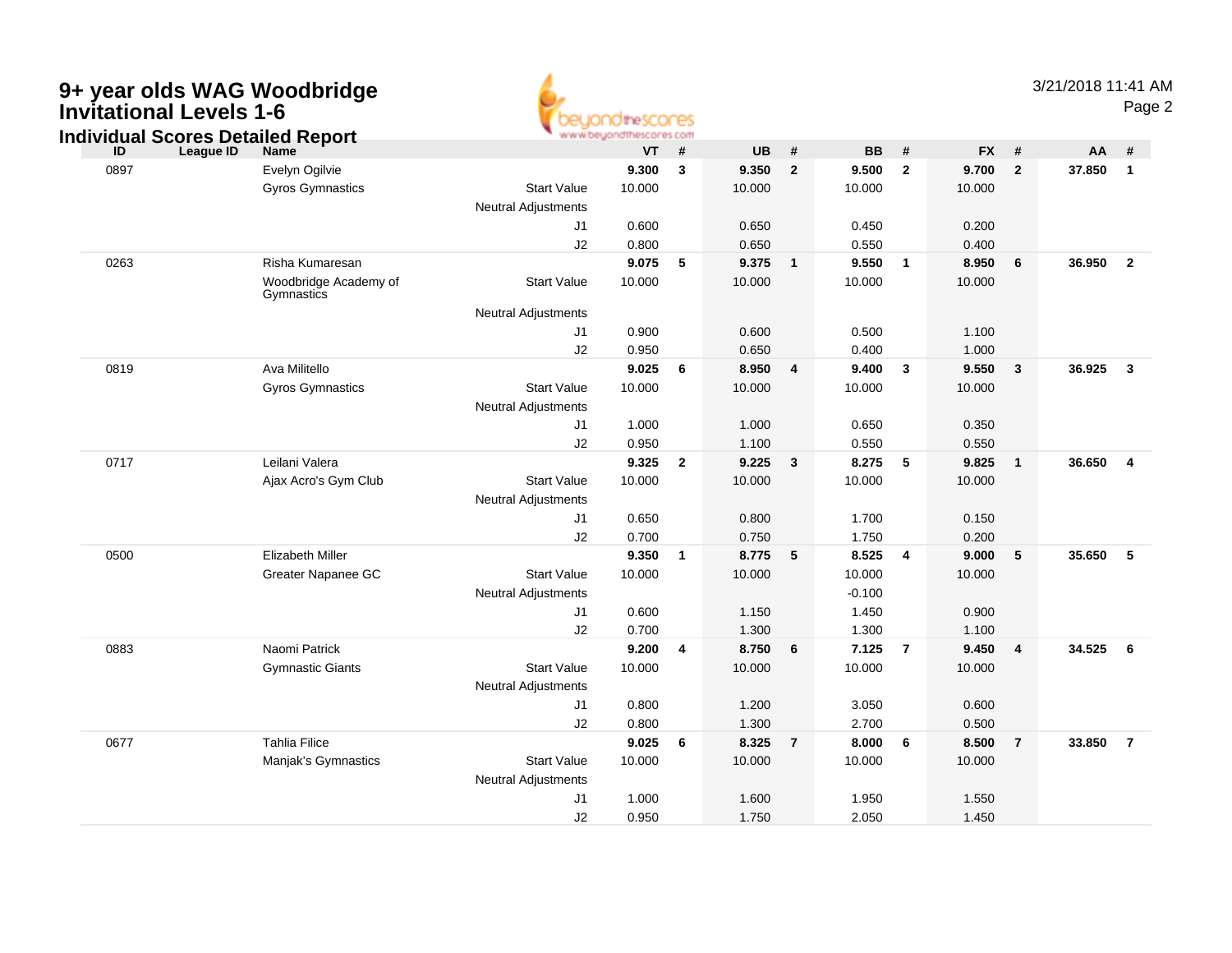

#### **Gymnastics Ontario Level 3Individual Scores Detailed Report**

## **Level 3 Age 11 Group E**

| ID   | League ID | <b>Name</b>                     |                            | <b>VT</b>      | #            | <b>UB</b>      | #                       | <b>BB</b>      | #                       | <b>FX</b>      | #                       | <b>AA</b> | #              |
|------|-----------|---------------------------------|----------------------------|----------------|--------------|----------------|-------------------------|----------------|-------------------------|----------------|-------------------------|-----------|----------------|
| 0645 |           | <b>Tristen Singh</b>            |                            | 9.350          | $\mathbf{2}$ | 9.325          | $\overline{1}$          | 9.100          | 3                       | 9.675          | $\mathbf{1}$            | 37.450    | $\mathbf{1}$   |
|      |           | Vaughan Gymnastics Club         | <b>Start Value</b>         | 10.000         |              | 10.000         |                         | 10.000         |                         | 10.000         |                         |           |                |
|      |           |                                 | Neutral Adjustments        |                |              |                |                         |                |                         |                |                         |           |                |
|      |           |                                 | J1                         | 0.750          |              | 0.700          |                         | 1.000          |                         | 0.250          |                         |           |                |
|      |           |                                 | J2                         | 0.550          |              | 0.650          |                         | 0.800          |                         | 0.400          |                         |           |                |
| 0583 |           | Payton Hilditch                 |                            | 9.125          | 4            | 8.950          | $\overline{\mathbf{2}}$ | 9.225          | $\overline{\mathbf{2}}$ | 9.250          | $\overline{2}$          | 36.550    | $\overline{2}$ |
|      |           | <b>KSG Aurora</b>               | <b>Start Value</b>         | 10.000         |              | 10.000         |                         | 10.000         |                         | 10.000         |                         |           |                |
|      |           |                                 | <b>Neutral Adjustments</b> |                |              |                |                         |                |                         |                |                         |           |                |
|      |           |                                 | J1                         | 0.900          |              | 1.050          |                         | 0.800          |                         | 0.800          |                         |           |                |
|      |           |                                 | J2                         | 0.850          |              | 1.050          |                         | 0.750          |                         | 0.700          |                         |           |                |
| 0825 |           | Emma Chalmers                   |                            | 9.450          | $\mathbf{1}$ | 8.600          | $\mathbf{3}$            | 9.275          | $\overline{1}$          | 8.800          | 6                       | 36.125    | $\mathbf{3}$   |
|      |           | <b>Gyros Gymnastics</b>         | <b>Start Value</b>         | 10.000         |              | 10.000         |                         | 10.000         |                         | 10.000         |                         |           |                |
|      |           |                                 | <b>Neutral Adjustments</b> |                |              |                |                         |                |                         |                |                         |           |                |
|      |           |                                 | J1                         | 0.600          |              | 1.500          |                         | 0.650          |                         | 1.100          |                         |           |                |
|      |           |                                 | J2                         | 0.500          |              | 1.300          |                         | 0.800          |                         | 1.300          |                         |           |                |
| 0457 |           | Avery Gill                      |                            | 9.125          | 4            | 8.425          | 5                       | 9.075          | 4                       | 8.950          | $\overline{\mathbf{4}}$ | 35.575    | $\overline{4}$ |
|      |           | Georgian Bay Phoenix Gymnastics | <b>Start Value</b>         | 10.000         |              | 10.000         |                         | 10.000         |                         | 10.000         |                         |           |                |
|      |           |                                 | <b>Neutral Adjustments</b> |                |              |                |                         |                |                         |                |                         |           |                |
|      |           |                                 | J1                         | 0.850          |              | 1.550          |                         | 1.000          |                         | 1.100          |                         |           |                |
|      |           |                                 | J2                         | 0.900          |              | 1.600          |                         | 0.850          |                         | 1.000          |                         |           |                |
| 0453 |           | Keiralyn Beauchamp              |                            | 9.150          | $\mathbf{3}$ | 8.500          | $\overline{4}$          | 8.450          | 6                       | 8.825          | 5                       | 34.925    | 5              |
|      |           | <b>Bancroft Gems</b>            | <b>Start Value</b>         | 10.000         |              | 10.000         |                         | 10.000         |                         | 10.000         |                         |           |                |
|      |           |                                 | <b>Neutral Adjustments</b> |                |              |                |                         |                |                         |                |                         |           |                |
|      |           |                                 | J1                         | 0.750          |              | 1.600          |                         | 1.450          |                         | 1.150          |                         |           |                |
|      |           |                                 | J2                         | 0.950          |              | 1.400          |                         | 1.650          |                         | 1.200          |                         |           |                |
| 0634 |           | Olivia Borello                  |                            | 8.800          | 6            | 8.000          | 6                       | 8.975          | 5                       | 8.950          | $\overline{4}$          | 34.725    | - 6            |
|      |           | Sudbury Salto Gymnastics Club   | <b>Start Value</b>         | 10.000         |              | 10.000         |                         | 10.000         |                         | 10.000         |                         |           |                |
|      |           |                                 | <b>Neutral Adjustments</b> |                |              |                |                         |                |                         |                |                         |           |                |
|      |           |                                 | J1                         | 1.100          |              | 2.150          |                         | 1.100          |                         | 1.100          |                         |           |                |
|      |           |                                 | J2                         | 1.300<br>8.900 |              | 1.850          |                         | 0.950          |                         | 1.000          |                         |           |                |
| 0633 |           | <b>Larkin Phillips</b>          |                            |                | 5            | 7.600          | $\overline{7}$          | 8.300          | $\overline{7}$          | 9.025          | $\mathbf{3}$            | 33.825    | $\overline{7}$ |
|      |           | Sudbury Salto Gymnastics Club   | <b>Start Value</b>         | 10.000         |              | 10.000         |                         | 10.000         |                         | 10.000         |                         |           |                |
|      |           |                                 | Neutral Adjustments        |                |              |                |                         |                |                         |                |                         |           |                |
|      |           |                                 | J1<br>J2                   | 1.000<br>1.200 |              | 2.400<br>2.400 |                         | 1.750<br>1.650 |                         | 0.900<br>1.050 |                         |           |                |
|      |           |                                 |                            |                |              |                |                         |                |                         |                |                         |           |                |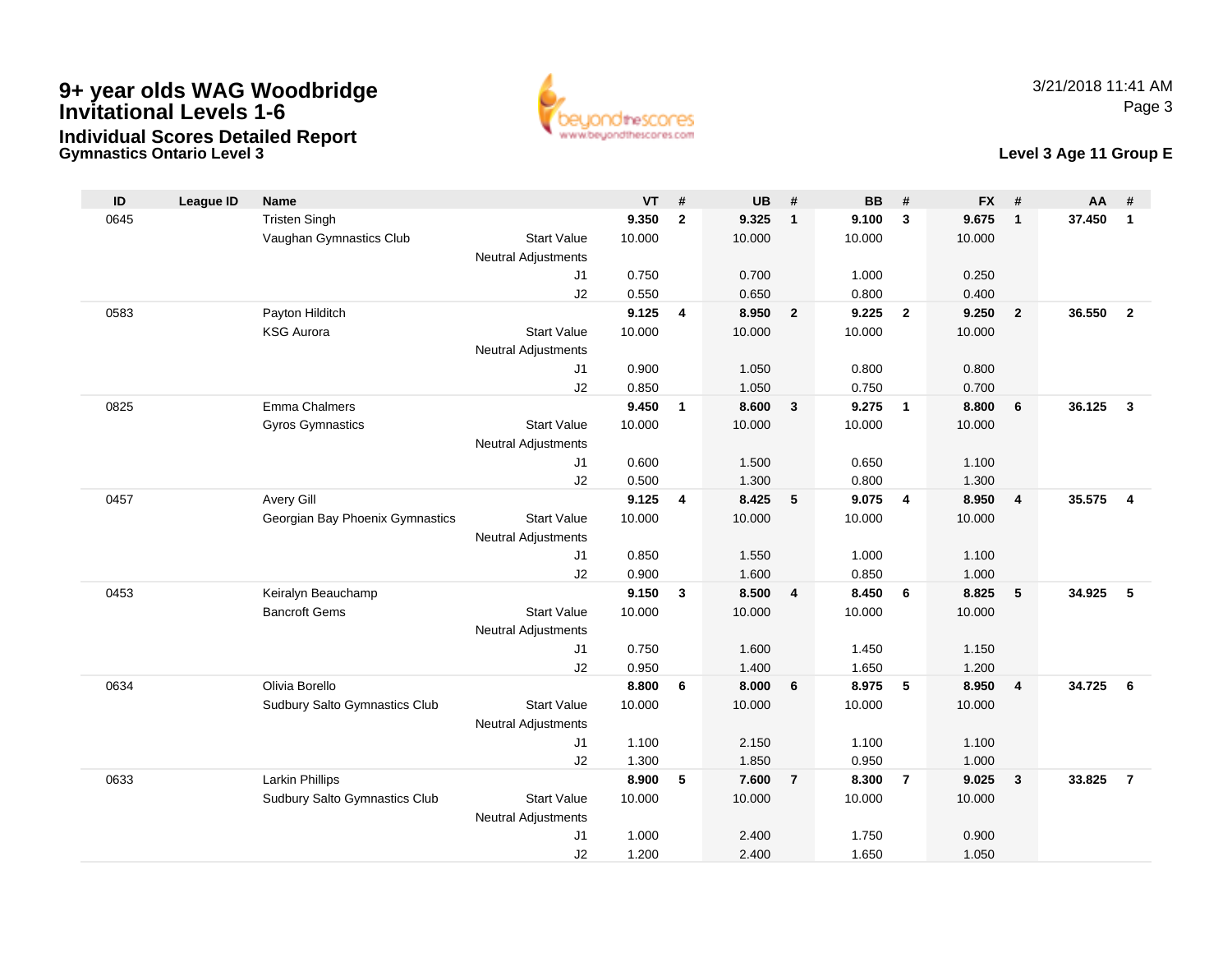

# **Gymnastics Ontario Level 3**

# **Level 3 Age 12 Group E**

| ID   | <b>League ID</b> | <b>Name</b>                         |                                           | <b>VT</b> | #                       | <b>UB</b> | #                       | <b>BB</b> | #                       | <b>FX</b> | #                       | <b>AA</b> | #                       |
|------|------------------|-------------------------------------|-------------------------------------------|-----------|-------------------------|-----------|-------------------------|-----------|-------------------------|-----------|-------------------------|-----------|-------------------------|
| 0820 |                  | Elyana Avila                        |                                           | 9.425     | $\mathbf 1$             | 9.400     | $\overline{1}$          | 9.250     | $\mathbf{1}$            | 9.800     | $\mathbf{1}$            | 37.875    | $\mathbf{1}$            |
|      |                  | <b>Gyros Gymnastics</b>             | <b>Start Value</b>                        | 10.000    |                         | 10.000    |                         | 10.000    |                         | 10.000    |                         |           |                         |
|      |                  |                                     | <b>Neutral Adjustments</b>                |           |                         |           |                         |           |                         |           |                         |           |                         |
|      |                  |                                     | J1                                        | 0.500     |                         | 0.650     |                         | 0.750     |                         | 0.150     |                         |           |                         |
|      |                  |                                     | J2                                        | 0.650     |                         | 0.550     |                         | 0.750     |                         | 0.250     |                         |           |                         |
| 0821 |                  | Ava Robertson                       |                                           | 9.350     | $\overline{2}$          | 8.850     | $\overline{4}$          | 9.000     | $\overline{\mathbf{3}}$ | 9.575     | $\overline{2}$          | 36.775    | $\overline{\mathbf{2}}$ |
|      |                  | <b>Gyros Gymnastics</b>             | <b>Start Value</b>                        | 10.000    |                         | 10.000    |                         | 10.000    |                         | 10.000    |                         |           |                         |
|      |                  |                                     | <b>Neutral Adjustments</b>                |           |                         |           |                         | $-0.100$  |                         |           |                         |           |                         |
|      |                  |                                     | J <sub>1</sub>                            | 0.700     |                         | 1.200     |                         | 0.800     |                         | 0.450     |                         |           |                         |
|      |                  |                                     | J2                                        | 0.600     |                         | 1.100     |                         | 1.000     |                         | 0.400     |                         |           |                         |
| 0262 |                  | Parneet Kahlon                      |                                           | 9.000     | 5                       | 9.000     | $\overline{\mathbf{3}}$ | 8.825     | 5                       | 9.550     | $\mathbf{3}$            | 36.375    | $\overline{\mathbf{3}}$ |
|      |                  | Woodbridge Academy of<br>Gymnastics | <b>Start Value</b>                        | 10.000    |                         | 10.000    |                         | 10.000    |                         | 10.000    |                         |           |                         |
|      |                  |                                     | <b>Neutral Adjustments</b>                |           |                         |           |                         | $-0.100$  |                         |           |                         |           |                         |
|      |                  |                                     | J1                                        | 0.900     |                         | 1.050     |                         | 1.150     |                         | 0.350     |                         |           |                         |
|      |                  |                                     | J2                                        | 1.100     |                         | 0.950     |                         | 1.000     |                         | 0.550     |                         |           |                         |
| 0823 |                  | Danna Grajcer                       |                                           | 9.175     | 3                       | 8.850     | $\overline{4}$          | 9.025     | $\overline{2}$          | 9.250     | 5                       | 36.300    | 4                       |
|      |                  | Gyros Gymnastics                    | <b>Start Value</b>                        | 10.000    |                         | 10.000    |                         | 10.000    |                         | 10.000    |                         |           |                         |
|      |                  |                                     | <b>Neutral Adjustments</b>                |           |                         |           |                         | $-0.100$  |                         |           |                         |           |                         |
|      |                  |                                     | J1                                        | 0.900     |                         | 1.150     |                         | 0.900     |                         | 0.650     |                         |           |                         |
|      |                  |                                     | J2                                        | 0.750     |                         | 1.150     |                         | 0.850     |                         | 0.850     |                         |           |                         |
| 0686 |                  | Lacey Fox                           |                                           | 8.800     | 6                       | 9.325     | $\overline{2}$          | 7.650     | $\overline{7}$          | 9.500     | $\overline{\mathbf{4}}$ | 35.275    | 5                       |
|      |                  | Manjak's Gymnastics                 | <b>Start Value</b><br>Neutral Adjustments | 10.000    |                         | 10.000    |                         | 10.000    |                         | 10.000    |                         |           |                         |
|      |                  |                                     | J1                                        | 1.200     |                         | 0.650     |                         | 2.350     |                         | 0.600     |                         |           |                         |
|      |                  |                                     | J2                                        | 1.200     |                         | 0.700     |                         | 2.350     |                         | 0.400     |                         |           |                         |
| 0552 |                  | <b>Lily Subject</b>                 |                                           | 9.075     | $\overline{\mathbf{4}}$ | 7.350     | $\sqrt{5}$              | 8.900     | $\overline{4}$          | 8.550     | $\bf 6$                 | 33.875    | 6                       |
|      |                  | Hanover Aerials Gymnastics Club     | <b>Start Value</b>                        | 10.000    |                         | 10.000    |                         | 10.000    |                         | 10.000    |                         |           |                         |
|      |                  |                                     | <b>Neutral Adjustments</b>                |           |                         |           |                         |           |                         |           |                         |           |                         |
|      |                  |                                     | J1                                        | 1.000     |                         | 2.550     |                         | 1.150     |                         | 1.400     |                         |           |                         |
|      |                  |                                     | J2                                        | 0.850     |                         | 2.750     |                         | 1.050     |                         | 1.500     |                         |           |                         |
| 0898 |                  | Amélie Thorton                      |                                           | 8.600     | $\overline{7}$          | 7.100     | 6                       | 8.575     | 6                       | 7.850     | $\overline{7}$          | 32.125    | $\overline{7}$          |
|      |                  | Sudbury Salto Gymnastics Club       | <b>Start Value</b>                        | 10.000    |                         | 10.000    |                         | 10.000    |                         | 10.000    |                         |           |                         |
|      |                  |                                     | <b>Neutral Adjustments</b>                |           |                         |           |                         |           |                         |           |                         |           |                         |
|      |                  |                                     | J1                                        | 1.200     |                         | 2.800     |                         | 1.350     |                         | 2.100     |                         |           |                         |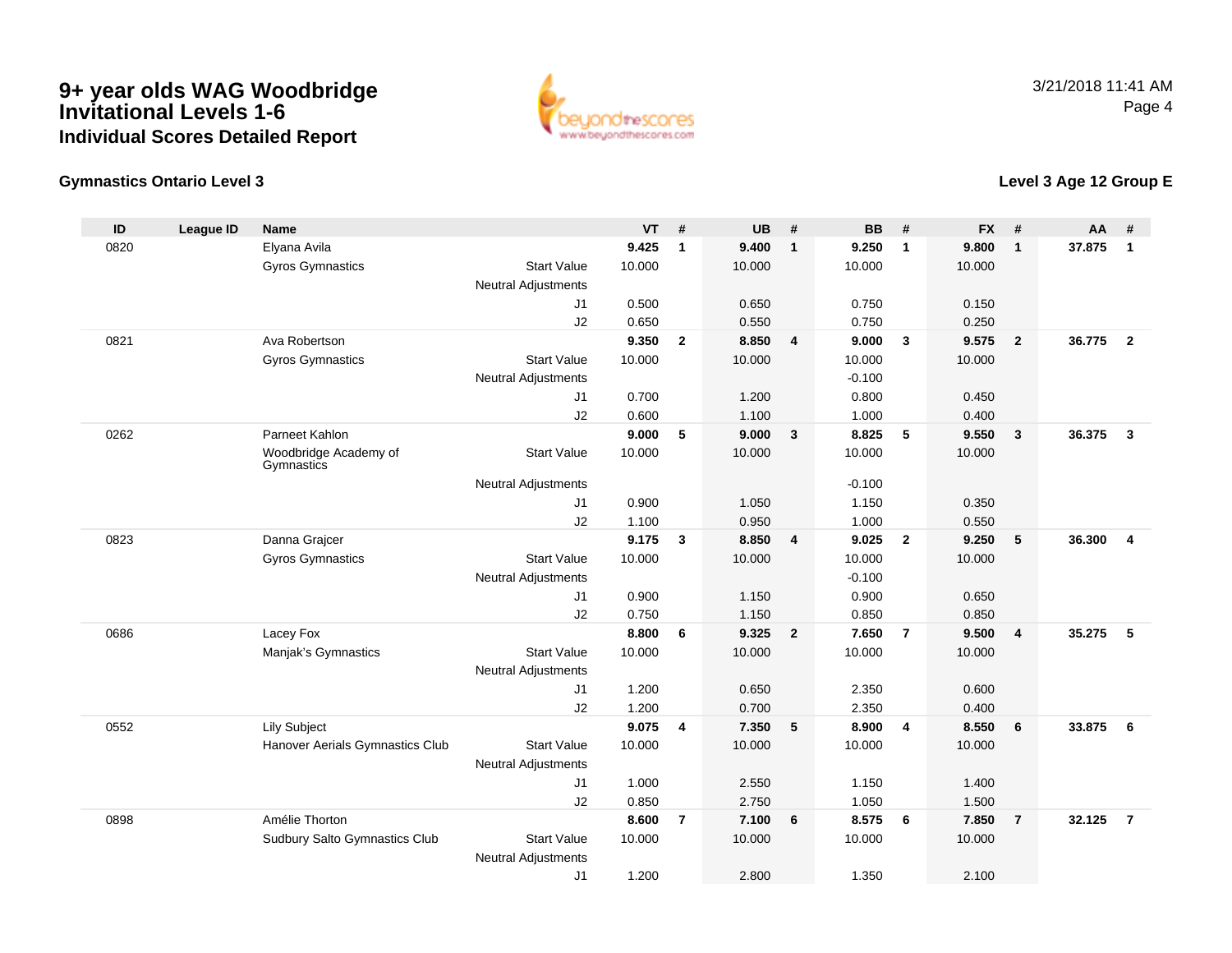

3/21/2018 11:41 AMPage 5

# **Level 3 Age 13 Group C**

#### **Gymnastics Ontario Level 3**

| ID   | League ID | <b>Name</b>                         |                            | <b>VT</b> | #              | <b>UB</b> | #                       | <b>BB</b> | #            | <b>FX</b> | #              | <b>AA</b> | #              |
|------|-----------|-------------------------------------|----------------------------|-----------|----------------|-----------|-------------------------|-----------|--------------|-----------|----------------|-----------|----------------|
| 0291 |           | Eva Vyas                            |                            | 9.575     | $\mathbf{1}$   | 8.200     | $\overline{4}$          | 9.150     | $\mathbf{1}$ | 9.375     | $\mathbf{1}$   | 36.300    | $\mathbf{1}$   |
|      |           | Woodbridge Academy of<br>Gymnastics | <b>Start Value</b>         | 10.000    |                | 10.000    |                         | 10.000    |              | 10.000    |                |           |                |
|      |           |                                     | <b>Neutral Adjustments</b> |           |                |           |                         |           |              |           |                |           |                |
|      |           |                                     | J1                         | 0.400     |                | 1.750     |                         | 0.800     |              | 0.550     |                |           |                |
|      |           |                                     | J2                         | 0.450     |                | 1.850     |                         | 0.900     |              | 0.700     |                |           |                |
| 0238 |           | Amanda Cosentino                    |                            | 9.150     | 5              | 8.900     | $\overline{1}$          | 9.025     | $\mathbf{2}$ | 9.150     | $\mathbf{3}$   | 36.225    | $\overline{2}$ |
|      |           | Woodbridge Academy of<br>Gymnastics | <b>Start Value</b>         | 10.000    |                | 10.000    |                         | 10.000    |              | 10.000    |                |           |                |
|      |           |                                     | <b>Neutral Adjustments</b> |           |                |           |                         |           |              |           |                |           |                |
|      |           |                                     | J1                         | 0.900     |                | 1.150     |                         | 0.950     |              | 0.950     |                |           |                |
|      |           |                                     | J2                         | 0.800     |                | 1.050     |                         | 1.000     |              | 0.750     |                |           |                |
| 0239 |           | Julia Cuddemi                       |                            | 9.275     | $\overline{2}$ | 8.550     | $\overline{\mathbf{2}}$ | 8.800     | 3            | 8.750     | 4              | 35.375    | $\mathbf{3}$   |
|      |           | Woodbridge Academy of<br>Gymnastics | <b>Start Value</b>         | 10.000    |                | 10.000    |                         | 10.000    |              | 10.000    |                |           |                |
|      |           |                                     | <b>Neutral Adjustments</b> |           |                |           |                         |           |              |           |                |           |                |
|      |           |                                     | J <sub>1</sub>             | 0.800     |                | 1.450     |                         | 1.200     |              | 1.100     |                |           |                |
|      |           |                                     | J2                         | 0.650     |                | 1.450     |                         | 1.200     |              | 1.400     |                |           |                |
| 0568 |           | Mira Malik                          |                            | 9.175     | 4              | 8.450     | $\overline{\mathbf{3}}$ | 9.150     | $\mathbf{1}$ | 8.300     | $\overline{7}$ | 35.075    | $\overline{4}$ |
|      |           | <b>KSG Aurora</b>                   | <b>Start Value</b>         | 10.000    |                | 10.000    |                         | 10.000    |              | 10.000    |                |           |                |
|      |           |                                     | <b>Neutral Adjustments</b> |           |                |           |                         |           |              |           |                |           |                |
|      |           |                                     | J1                         | 0.900     |                | 1.600     |                         | 0.800     |              | 1.550     |                |           |                |
|      |           |                                     | J2                         | 0.750     |                | 1.500     |                         | 0.900     |              | 1.850     |                |           |                |
| 0746 |           | Sophia Crawford-Bald                |                            | 8.850     | $\overline{7}$ | 7.975     | 5                       | 8.700     | 4            | 8.325     | 6              | 33.850    | 5              |
|      |           | Hurons Gymnastic Club               | <b>Start Value</b>         | 10.000    |                | 10.000    |                         | 10.000    |              | 10.000    |                |           |                |
|      |           |                                     | <b>Neutral Adjustments</b> |           |                |           |                         |           |              |           |                |           |                |
|      |           |                                     | J1                         | 1.200     |                | 2.100     |                         | 1.400     |              | 1.600     |                |           |                |
|      |           |                                     | J2                         | 1.100     |                | 1.950     |                         | 1.200     |              | 1.750     |                |           |                |
| 0584 |           | Millie Jorgenson                    |                            | 9.225     | 3              | 7.450     | 6                       | 7.750     | 6            | 9.250     | $\overline{2}$ | 33.675    | 6              |
|      |           | <b>KSG Aurora</b>                   | <b>Start Value</b>         | 10.000    |                | 10.000    |                         | 10.000    |              | 10.000    |                |           |                |
|      |           |                                     | <b>Neutral Adjustments</b> |           |                |           |                         |           |              |           |                |           |                |
|      |           |                                     | J1                         | 0.750     |                | 2.350     |                         | 2.400     |              | 0.750     |                |           |                |
|      |           |                                     | J2                         | 0.800     |                | 2.750     |                         | 2.100     |              | 0.750     |                |           |                |
| 0555 |           | Tylie Camilleri                     |                            | 8.900     | 6              | 7.350     | $\overline{7}$          | 8.400     | 5            | 8.375     | 5              | 33.025    | $\overline{7}$ |
|      |           | Hanover Aerials Gymnastics Club     | <b>Start Value</b>         | 10.000    |                | 10.000    |                         | 10.000    |              | 10.000    |                |           |                |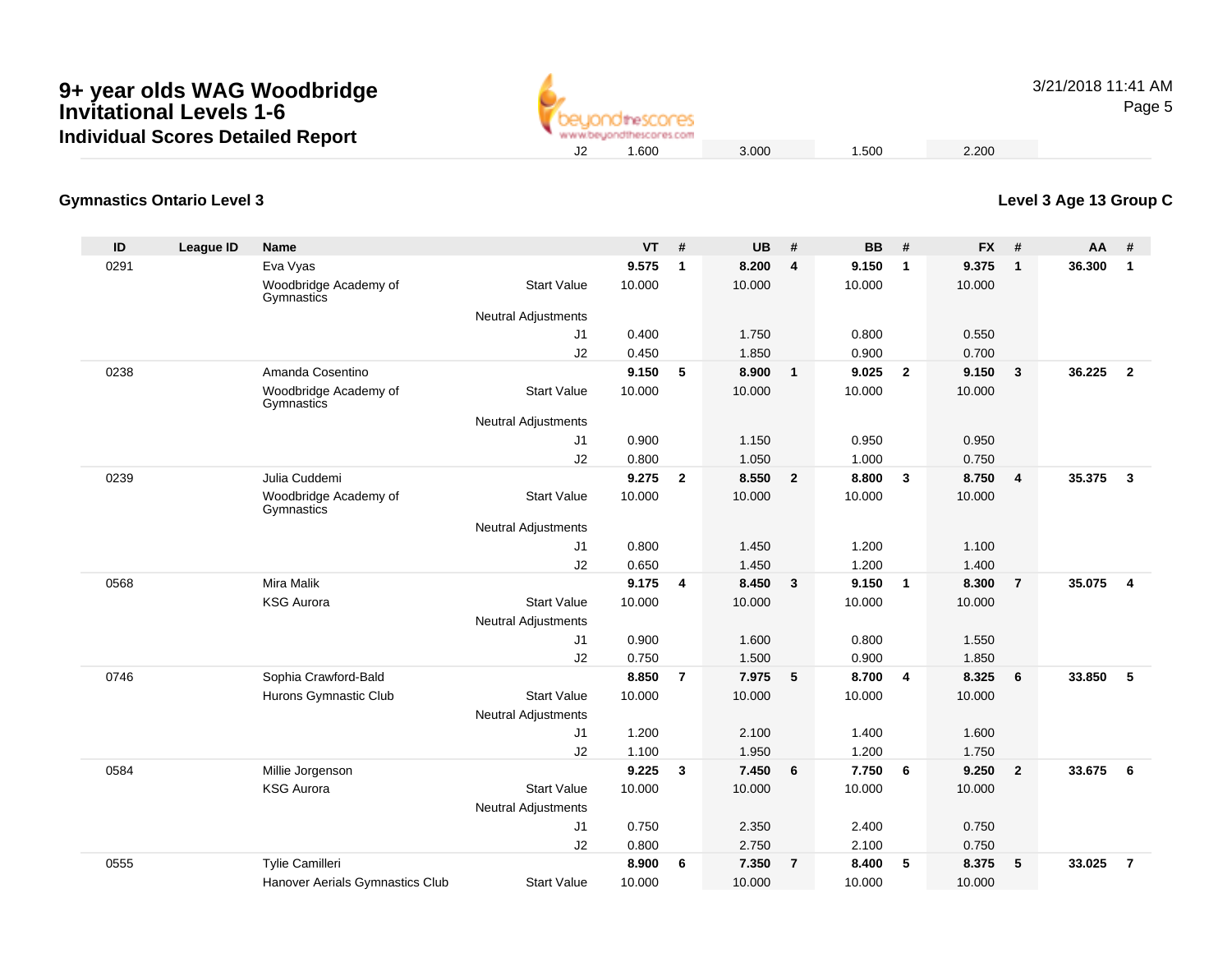

3/21/2018 11:41 AMPage 6

# 1.050 2.600 1.450 1.550 1.150 2.700 1.750 1.700

#### **Gymnastics Ontario Level 3**

**Level 3 Age 14 Group A**

| ID   | <b>League ID</b> | <b>Name</b>                         |                            | <b>VT</b> | #            | <b>UB</b> | #              | <b>BB</b> | #                       | <b>FX</b> | #              | <b>AA</b> | #              |
|------|------------------|-------------------------------------|----------------------------|-----------|--------------|-----------|----------------|-----------|-------------------------|-----------|----------------|-----------|----------------|
| 0549 |                  | Annelise Weber                      |                            | 9.425     | $\mathbf{2}$ | 8.900     | $\mathbf{3}$   | 9.400     | $\mathbf 1$             | 9.800     | $\mathbf{1}$   | 37.525    | $\mathbf{1}$   |
|      |                  | Hanover Aerials Gymnastics Club     | <b>Start Value</b>         | 10.000    |              | 10.000    |                | 10.000    |                         | 10.000    |                |           |                |
|      |                  |                                     | <b>Neutral Adjustments</b> |           |              |           |                |           |                         |           |                |           |                |
|      |                  |                                     | J1                         | 0.600     |              | 1.100     |                | 0.650     |                         | 0.100     |                |           |                |
|      |                  |                                     | J2                         | 0.550     |              | 1.100     |                | 0.550     |                         | 0.300     |                |           |                |
| 0572 |                  | Alyssa Braganza                     |                            | 9.325     | 4            | 8.975     | $\overline{1}$ | 9.350     | $\overline{2}$          | 9.375     | $\mathbf{3}$   | 37.025    | $\overline{2}$ |
|      |                  | <b>KSG Aurora</b>                   | <b>Start Value</b>         | 10.000    |              | 10.000    |                | 10.000    |                         | 10.000    |                |           |                |
|      |                  |                                     | <b>Neutral Adjustments</b> |           |              |           |                |           |                         |           |                |           |                |
|      |                  |                                     | J1                         | 0.600     |              | 1.000     |                | 0.700     |                         | 0.600     |                |           |                |
|      |                  |                                     | J2                         | 0.750     |              | 1.050     |                | 0.600     |                         | 0.650     |                |           |                |
| 0888 |                  | Sara Mallions                       |                            | 9.550     | $\mathbf{1}$ | 8.950     | $\overline{2}$ | 8.975     | $\overline{4}$          | 9.500     | $\overline{2}$ | 36.975    | $\mathbf{3}$   |
|      |                  | <b>Gymnastic Giants</b>             | <b>Start Value</b>         | 10.000    |              | 10.000    |                | 10.000    |                         | 10.000    |                |           |                |
|      |                  |                                     | <b>Neutral Adjustments</b> |           |              |           |                |           |                         |           |                |           |                |
|      |                  |                                     | J1                         | 0.450     |              | 1.000     |                | 1.000     |                         | 0.500     |                |           |                |
|      |                  |                                     | J2                         | 0.450     |              | 1.100     |                | 1.050     |                         | 0.500     |                |           |                |
| 0261 |                  | Maithily Kadam                      |                            | 9.375     | $\mathbf{3}$ | 8.575     | $\overline{4}$ | 8.600     | 6                       | 9.050     | $\overline{4}$ | 35.600    | 4              |
|      |                  | Woodbridge Academy of<br>Gymnastics | <b>Start Value</b>         | 10.000    |              | 10.000    |                | 10.000    |                         | 10.000    |                |           |                |
|      |                  |                                     | <b>Neutral Adjustments</b> |           |              |           |                |           |                         |           |                |           |                |
|      |                  |                                     | J1                         | 0.650     |              | 1.350     |                | 1.400     |                         | 0.950     |                |           |                |
|      |                  |                                     | J2                         | 0.600     |              | 1.500     |                | 1.400     |                         | 0.950     |                |           |                |
| 0896 |                  | Michelle Johnstone                  |                            | 9.300     | 5            | 8.275     | 5              | 9.250     | $\overline{\mathbf{3}}$ | 8.075     | 5              | 34.900    | 5              |
|      |                  | <b>Global Gymnastics</b>            | <b>Start Value</b>         | 10.000    |              | 10.000    |                | 10.000    |                         | 10.000    |                |           |                |
|      |                  |                                     | <b>Neutral Adjustments</b> |           |              |           |                |           |                         |           |                |           |                |
|      |                  |                                     | J1                         | 0.650     |              | 1.650     |                | 0.750     |                         | 1.800     |                |           |                |
|      |                  |                                     | J2                         | 0.750     |              | 1.800     |                | 0.750     |                         | 2.050     |                |           |                |
| 0753 |                  | Jennifer Kennedy                    |                            | 8.700     | 6            | 8.125     | 6              | 8.850     | 5                       | 7.975     | 6              | 33.650    | 6              |
|      |                  | Hurons Gymnastic Club               | <b>Start Value</b>         | 10.000    |              | 10.000    |                | 10.000    |                         | 10.000    |                |           |                |
|      |                  |                                     | <b>Neutral Adjustments</b> |           |              |           |                |           |                         |           |                |           |                |
|      |                  |                                     | J1                         | 1.400     |              | 1.900     |                | 1.100     |                         | 1.900     |                |           |                |
|      |                  |                                     | J2                         | 1.200     |              | 1.850     |                | 1.200     |                         | 2.150     |                |           |                |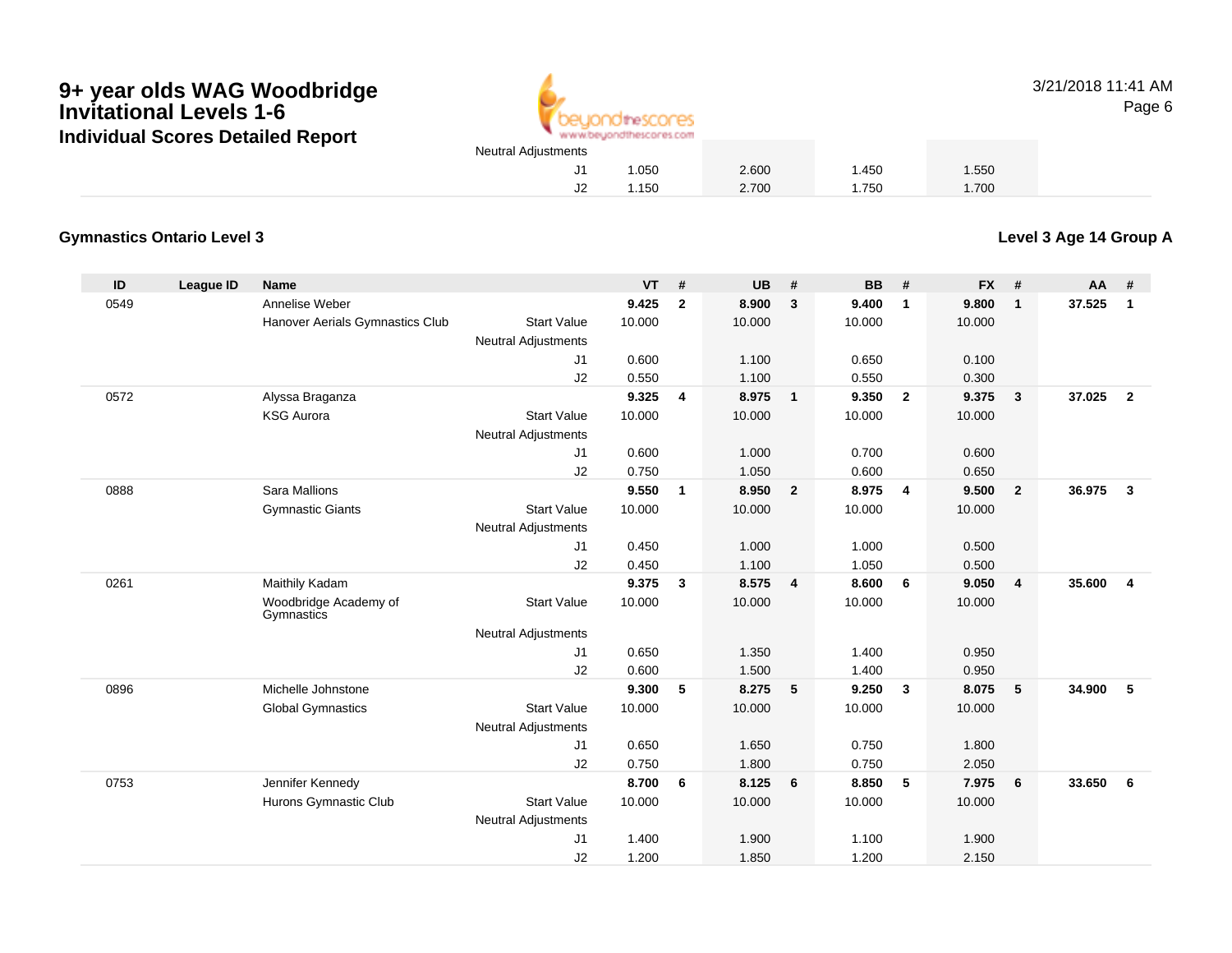

# **Gymnastics Ontario Level 3**

## **Level 3 Age 15 +**

| ID   | League ID | <b>Name</b>                   |                            | $VT$ # |                         | <b>UB</b> | #                       | <b>BB</b> | #                       | <b>FX</b> | #                       | $AA$ # |                |
|------|-----------|-------------------------------|----------------------------|--------|-------------------------|-----------|-------------------------|-----------|-------------------------|-----------|-------------------------|--------|----------------|
| 0710 |           | Yvette Xie                    |                            | 9.550  |                         | 8.550     | $\overline{\mathbf{2}}$ | 9.625     |                         | 9.150     |                         | 36.875 |                |
|      |           | Richmond Hill Gymnastics Club | <b>Start Value</b>         | 10.000 |                         | 10.000    |                         | 10.000    |                         | 10.000    |                         |        |                |
|      |           |                               | <b>Neutral Adjustments</b> |        |                         |           |                         |           |                         |           |                         |        |                |
|      |           |                               | J1                         | 0.400  |                         | 1.500     |                         | 0.450     |                         | 0.700     |                         |        |                |
|      |           |                               | J2                         | 0.500  |                         | 1.400     |                         | 0.300     |                         | 1.000     |                         |        |                |
| 0703 |           | Nadia Emami                   |                            | 9.250  | $\overline{\mathbf{2}}$ | 8.750     |                         | 9.000     | $\overline{\mathbf{2}}$ | 8.875     | $\overline{\mathbf{2}}$ | 35.875 | $\overline{2}$ |
|      |           | Richmond Hill Gymnastics Club | <b>Start Value</b>         | 10.000 |                         | 10.000    |                         | 10.000    |                         | 10.000    |                         |        |                |
|      |           |                               | <b>Neutral Adjustments</b> |        |                         |           |                         |           |                         |           |                         |        |                |
|      |           |                               | J1                         | 0.800  |                         | 1.250     |                         | 1.050     |                         | 1.000     |                         |        |                |
|      |           |                               | J2                         | 0.700  |                         | 1.250     |                         | 0.950     |                         | 1.250     |                         |        |                |

#### **Gymnastics Ontario Level 3**

## **Level 3 Age 9 Group A**

| ID   | League ID | Name                        |                            | <b>VT</b> | #            | <b>UB</b> | #                       | <b>BB</b> | #                       | <b>FX</b> | #                       | <b>AA</b> | #              |
|------|-----------|-----------------------------|----------------------------|-----------|--------------|-----------|-------------------------|-----------|-------------------------|-----------|-------------------------|-----------|----------------|
| 0775 |           | Mira Bussi                  |                            | 9.450     | 1            | 9.550     | $\mathbf{1}$            | 9.750     | $\mathbf{1}$            | 9.525     | $\overline{\mathbf{1}}$ | 38.275    | -1             |
|      |           | Niagara Falls Lightning     | <b>Start Value</b>         | 10.000    |              | 10.000    |                         | 10.000    |                         | 10.000    |                         |           |                |
|      |           |                             | <b>Neutral Adjustments</b> |           |              |           |                         |           |                         |           |                         |           |                |
|      |           |                             | J1                         | 0.600     |              | 0.500     |                         | 0.250     |                         | 0.500     |                         |           |                |
|      |           |                             | J <sub>2</sub>             | 0.500     |              | 0.400     |                         | 0.250     |                         | 0.450     |                         |           |                |
| 0607 |           | Quinn Hargrave              |                            | 9.275     | $\mathbf{2}$ | 9.100     | $\overline{\mathbf{2}}$ | 8.575     | 6                       | 9.400     | 3                       | 36.350    | $\overline{2}$ |
|      |           | North Bay Apollo            | <b>Start Value</b>         | 10.000    |              | 10.000    |                         | 10.000    |                         | 10.000    |                         |           |                |
|      |           |                             | Neutral Adjustments        |           |              |           |                         |           |                         |           |                         |           |                |
|      |           |                             | J <sub>1</sub>             | 0.750     |              | 0.950     |                         | 1.350     |                         | 0.550     |                         |           |                |
|      |           |                             | J2                         | 0.700     |              | 0.850     |                         | 1.500     |                         | 0.650     |                         |           |                |
| 0566 |           | Saba Nourbakhsh             |                            | 8.850     | 6            | 8.450     | $\overline{4}$          | 9.125     | $\overline{\mathbf{2}}$ | 9.450     | $\overline{2}$          | 35.875    | 3              |
|      |           | <b>KSG Aurora</b>           | <b>Start Value</b>         | 10.000    |              | 10.000    |                         | 10.000    |                         | 10.000    |                         |           |                |
|      |           |                             | Neutral Adjustments        |           |              |           |                         |           |                         |           |                         |           |                |
|      |           |                             | J1                         | 1.100     |              | 1.550     |                         | 0.900     |                         | 0.500     |                         |           |                |
|      |           |                             | J2                         | 1.200     |              | 1.550     |                         | 0.850     |                         | 0.600     |                         |           |                |
| 0872 |           | <b>Ally-Claire Ferrante</b> |                            | 9.075     | 4            | 8.275     | 5                       | 9.000     | $\mathbf{3}$            | 9.525     | $\overline{1}$          | 35.875    | 3              |
|      |           | <b>Gymnastic Giants</b>     | <b>Start Value</b>         | 10.000    |              | 10.000    |                         | 10.000    |                         | 10.000    |                         |           |                |
|      |           |                             | <b>Neutral Adjustments</b> |           |              |           |                         |           |                         |           |                         |           |                |
|      |           |                             | J <sub>1</sub>             | 0.850     |              | 1.700     |                         | 1.000     |                         | 0.400     |                         |           |                |
|      |           |                             | J <sub>2</sub>             | 1.000     |              | 1.750     |                         | 1.000     |                         | 0.550     |                         |           |                |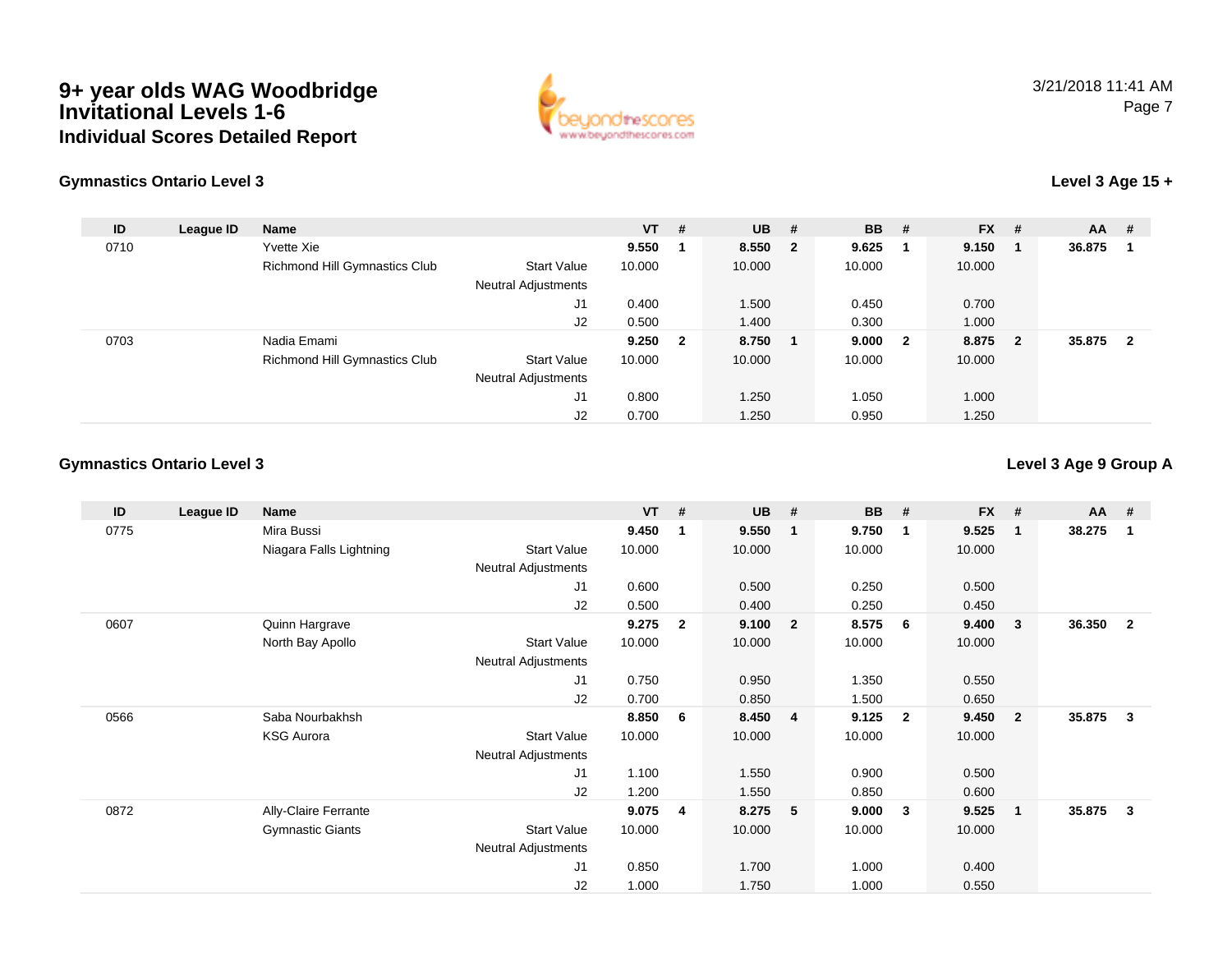| <b>Invitational Levels 1-6</b><br><b>Individual Scores Detailed Report</b> | 9+ year olds WAG Woodbridge |                                                  |        |                         |        |   |        |    |          |                | 3/21/2018 11:41 AM | Page 8 |
|----------------------------------------------------------------------------|-----------------------------|--------------------------------------------------|--------|-------------------------|--------|---|--------|----|----------|----------------|--------------------|--------|
| 0567                                                                       | Hollie Pinder               |                                                  | 9.250  | $\overline{\mathbf{3}}$ | 8.825  | 3 | 8.625  | -5 | 9.050    | $\overline{4}$ | 35.750 4           |        |
|                                                                            | <b>KSG Aurora</b>           | <b>Start Value</b><br><b>Neutral Adjustments</b> | 10.000 |                         | 10.000 |   | 10.000 |    | 10.000   |                |                    |        |
|                                                                            |                             | J1                                               | 0.700  |                         | 1.200  |   | 1.500  |    | 0.900    |                |                    |        |
|                                                                            |                             | J2                                               | 0.800  |                         | 1.150  |   | 1.250  |    | 1.000    |                |                    |        |
| 0654                                                                       | Rachel Wasyliw              |                                                  | 9.075  | $\overline{4}$          | 8.275  | 5 | 8.775  | -4 | 8.725    | 6              | 34.850             | - 5    |
|                                                                            | Manjak's Gymnastics         | <b>Start Value</b><br><b>Neutral Adjustments</b> | 10.000 |                         | 10.000 |   | 10.000 |    | 10.000   |                |                    |        |
|                                                                            |                             | J1                                               | 0.950  |                         | 1.850  |   | 1.150  |    | 1.300    |                |                    |        |
|                                                                            |                             | J2                                               | 0.900  |                         | 1.600  |   | 1.300  |    | 1.250    |                |                    |        |
| 0668                                                                       | Charlotte Warcop            |                                                  | 8.950  | - 5                     | 7.950  | 6 | 8.000  | -7 | 9.025    | 5              | 33.925             | - 6    |
|                                                                            | Manjak's Gymnastics         | <b>Start Value</b>                               | 10.000 |                         | 10.000 |   | 10.000 |    | 10.000   |                |                    |        |
|                                                                            |                             | <b>Neutral Adjustments</b>                       |        |                         |        |   |        |    | $-0.100$ |                |                    |        |
|                                                                            |                             | J <sub>1</sub>                                   | 1.100  |                         | 2.000  |   | 1.900  |    | 0.800    |                |                    |        |
|                                                                            |                             | J2                                               | 1.000  |                         | 2.100  |   | 2.100  |    | 0.950    |                |                    |        |

**Level 3 Age 9 Group B**

| ID   | League ID | Name                                |                     | <b>VT</b> | #              | <b>UB</b> | #                       | <b>BB</b> | #                       | <b>FX</b> | #              | $AA$ # |                |
|------|-----------|-------------------------------------|---------------------|-----------|----------------|-----------|-------------------------|-----------|-------------------------|-----------|----------------|--------|----------------|
| 0233 |           | Ariella Cannon                      |                     | 9.350     | $\overline{2}$ | 8.550     | $\mathbf{3}$            | 9.175     | $\blacksquare$          | 9.275     | $\mathbf 1$    | 36.350 | 1              |
|      |           | Woodbridge Academy of<br>Gymnastics | <b>Start Value</b>  | 10.000    |                | 10.000    |                         | 10.000    |                         | 10.000    |                |        |                |
|      |           |                                     | Neutral Adjustments |           |                |           |                         |           |                         |           |                |        |                |
|      |           |                                     | J1                  | 0.700     |                | 1.600     |                         | 0.900     |                         | 0.650     |                |        |                |
|      |           |                                     | J2                  | 0.600     |                | 1.300     |                         | 0.750     |                         | 0.800     |                |        |                |
| 0715 |           | Ella Vasani                         |                     | 9.525     | 1              | 8.700     | $\overline{\mathbf{2}}$ | 8.975     | $\overline{\mathbf{2}}$ | 9.050     | -4             | 36.250 | $\mathbf{2}$   |
|      |           | Ajax Acro's Gym Club                | <b>Start Value</b>  | 10.000    |                | 10.000    |                         | 10.000    |                         | 10.000    |                |        |                |
|      |           |                                     | Neutral Adjustments |           |                |           |                         |           |                         |           |                |        |                |
|      |           |                                     | J1                  | 0.450     |                | 1.250     |                         | 1.050     |                         | 1.100     |                |        |                |
|      |           |                                     | J2                  | 0.500     |                | 1.350     |                         | 1.000     |                         | 0.800     |                |        |                |
| 0491 |           | Athena DeVries                      |                     | 9.250     | 3              | 8.800     | $\blacksquare$          | 8.725     | $\mathbf{3}$            | 9.075     | $\mathbf{3}$   | 35.850 | 3              |
|      |           | <b>Global Gymnastics</b>            | <b>Start Value</b>  | 10.000    |                | 10.000    |                         | 10.000    |                         | 10.000    |                |        |                |
|      |           |                                     | Neutral Adjustments |           |                |           |                         |           |                         |           |                |        |                |
|      |           |                                     | J1                  | 0.800     |                | 1.200     |                         | 1.250     |                         | 0.950     |                |        |                |
|      |           |                                     | J2                  | 0.700     |                | 1.200     |                         | 1.300     |                         | 0.900     |                |        |                |
| 0561 |           | Stella Gorgonio                     |                     | 9.000     | 4              | 8.100     | $\overline{4}$          | 8.400     | - 6                     | 9.175     | $\overline{2}$ | 34.675 | $\overline{4}$ |
|      |           | <b>KSG Aurora</b>                   | <b>Start Value</b>  | 10.000    |                | 10.000    |                         | 10.000    |                         | 10.000    |                |        |                |
|      |           |                                     | Neutral Adjustments |           |                |           |                         |           |                         |           |                |        |                |
|      |           |                                     | J1                  | 1.000     |                | 1.850     |                         | 1.650     |                         | 0.750     |                |        |                |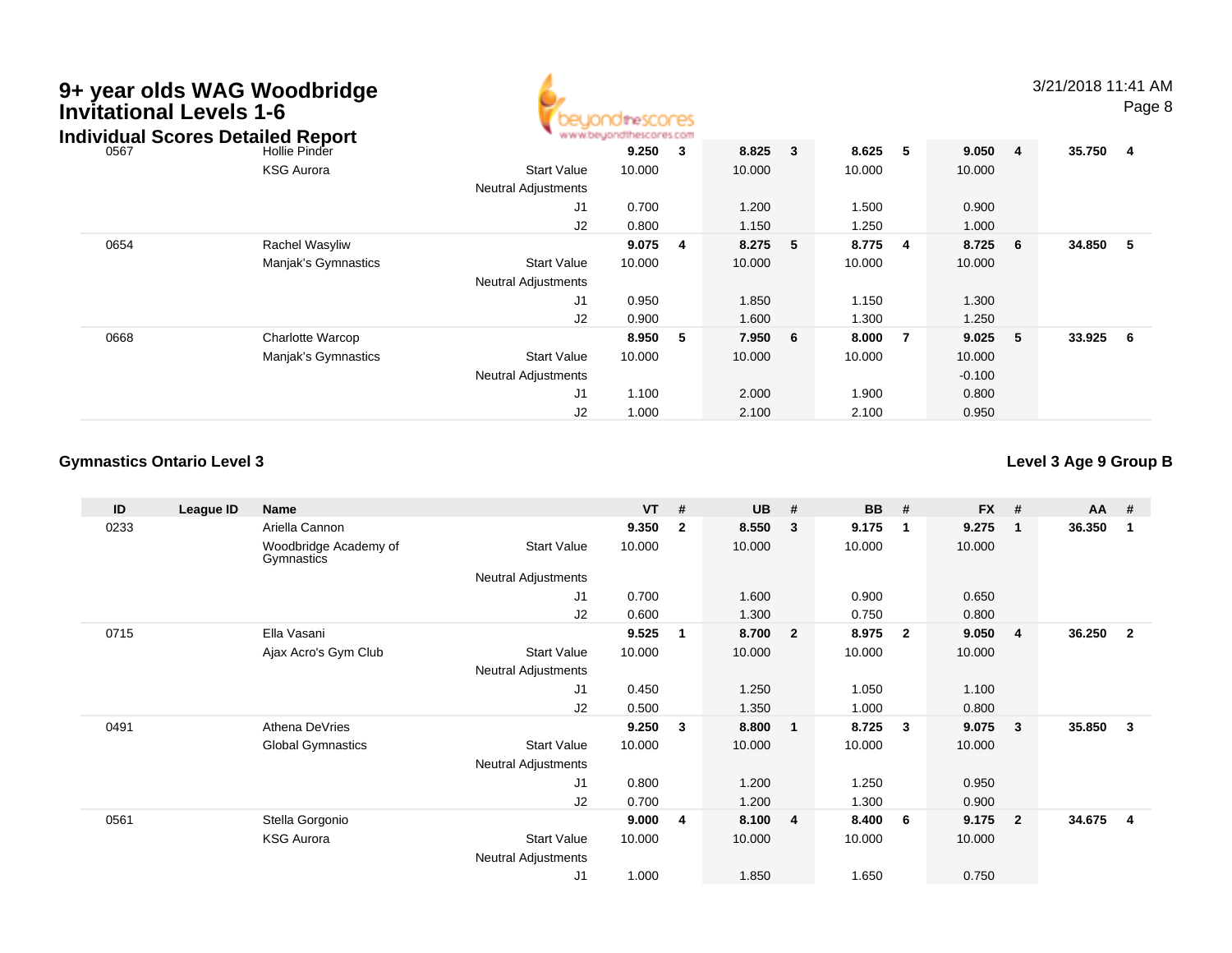

3/21/2018 11:41 AMPage 9

|      | Individual Scores Detailed Report |                            | www.beyondthescores.com |     |            |   |         |    |         |     |        |     |
|------|-----------------------------------|----------------------------|-------------------------|-----|------------|---|---------|----|---------|-----|--------|-----|
|      |                                   | J2                         | 1.000                   |     | 1.950      |   | 1.550   |    | 0.900   |     |        |     |
| 0604 | Faith Johnson                     |                            | 8.800                   | - 5 | 7.625      | 5 | 8.625   | -4 | 8.550 6 |     | 33.600 | -5  |
|      | North Bay Apollo                  | <b>Start Value</b>         | 10.000                  |     | 10.000     |   | 10.000  |    | 10.000  |     |        |     |
|      |                                   | <b>Neutral Adjustments</b> |                         |     |            |   |         |    |         |     |        |     |
|      |                                   | J1                         | 1.200                   |     | 2.300      |   | 1.450   |    | 1.350   |     |        |     |
|      |                                   | J2                         | 1.200                   |     | 2.450      |   | 1.300   |    | 1.550   |     |        |     |
| 0497 | Avery Greyling                    |                            | 9.000                   | - 4 | $7.125\ 6$ |   | 8.575 5 |    | 8.850   | - 5 | 33.550 | - 6 |
|      | Greater Napanee GC                | <b>Start Value</b>         | 10.000                  |     | 10.000     |   | 10.000  |    | 10.000  |     |        |     |
|      |                                   | <b>Neutral Adjustments</b> |                         |     |            |   |         |    |         |     |        |     |
|      |                                   | J <sub>1</sub>             | 1.000                   |     | 2.900      |   | 1.350   |    | 1.150   |     |        |     |
|      |                                   | J2                         | 1.000                   |     | 2.850      |   | 1.500   |    | 1.150   |     |        |     |

## **Gymnastics Ontario Level 3**

**Level 3 Age 9 Group C**

| ID   | League ID | Name                    |                     | <b>VT</b> | #              | <b>UB</b> | #                       | <b>BB</b> | #              | <b>FX</b> | #              | <b>AA</b> | #              |
|------|-----------|-------------------------|---------------------|-----------|----------------|-----------|-------------------------|-----------|----------------|-----------|----------------|-----------|----------------|
| 0575 |           | Chelsea Donahoe         |                     | 9.325     | $\mathbf{2}$   | 8.750     | $\mathbf{3}$            | 9.200     | $\mathbf 1$    | 9.300     | 4              | 36.575    | 1              |
|      |           | <b>KSG Aurora</b>       | <b>Start Value</b>  | 10.000    |                | 10.000    |                         | 10.000    |                | 10.000    |                |           |                |
|      |           |                         | Neutral Adjustments |           |                |           |                         |           |                |           |                |           |                |
|      |           |                         | J1                  | 0.650     |                | 1.400     |                         | 0.900     |                | 0.650     |                |           |                |
|      |           |                         | J2                  | 0.700     |                | 1.100     |                         | 0.700     |                | 0.750     |                |           |                |
| 0841 |           | Siena Josephine Ciotoli |                     | 8.550     | 4              | 9.300     | $\overline{1}$          | 9.050     | $\mathbf{3}$   | 9.400     | $\overline{2}$ | 36.300    | $\overline{2}$ |
|      |           | Gyros Gymnastics        | <b>Start Value</b>  | 10.000    |                | 10.000    |                         | 10.000    |                | 10.000    |                |           |                |
|      |           |                         | Neutral Adjustments |           |                |           |                         | $-0.100$  |                |           |                |           |                |
|      |           |                         | J1                  | 1.500     |                | 0.700     |                         | 0.800     |                | 0.550     |                |           |                |
|      |           |                         | J2                  | 1.400     |                | 0.700     |                         | 0.900     |                | 0.650     |                |           |                |
| 0603 |           | Jenna Robertson-Palmer  |                     | 9.325     | $\overline{2}$ | 8.325     | - 5                     | 9.150     | $\overline{2}$ | 9.350     | $\mathbf{3}$   | 36.150    | 3              |
|      |           | North Bay Apollo        | <b>Start Value</b>  | 10.000    |                | 10.000    |                         | 10.000    |                | 10.000    |                |           |                |
|      |           |                         | Neutral Adjustments |           |                |           |                         |           |                |           |                |           |                |
|      |           |                         | J1                  | 0.650     |                | 1.850     |                         | 0.900     |                | 0.550     |                |           |                |
|      |           |                         | J2                  | 0.700     |                | 1.500     |                         | 0.800     |                | 0.750     |                |           |                |
| 0840 |           | Giuliana Ciotoli        |                     | 8.500     | 5              | 9.225     | $\overline{\mathbf{2}}$ | 8.600     | -4             | 9.525     | $\mathbf{1}$   | 35.850    | $\overline{4}$ |
|      |           | Gyros Gymnastics        | <b>Start Value</b>  | 10.000    |                | 10.000    |                         | 10.000    |                | 10.000    |                |           |                |
|      |           |                         | Neutral Adjustments |           |                |           |                         | $-0.100$  |                |           |                |           |                |
|      |           |                         | J1                  | 1.500     |                | 0.850     |                         | 1.250     |                | 0.400     |                |           |                |
|      |           |                         | J2                  | 1.500     |                | 0.700     |                         | 1.350     |                | 0.550     |                |           |                |
| 0714 |           | Eva Mosgopoulos         |                     | 9.350     | 1              | 8.325     | 5                       | 8.450     | 5              | 9.000     | 5              | 35.125    | 5              |
|      |           | Ajax Acro's Gym Club    | <b>Start Value</b>  | 10.000    |                | 10.000    |                         | 10.000    |                | 10.000    |                |           |                |
|      |           |                         | Neutral Adjustments |           |                |           |                         |           |                |           |                |           |                |
|      |           |                         | J1                  | 0.600     |                | 1.850     |                         | 1.450     |                | 0.900     |                |           |                |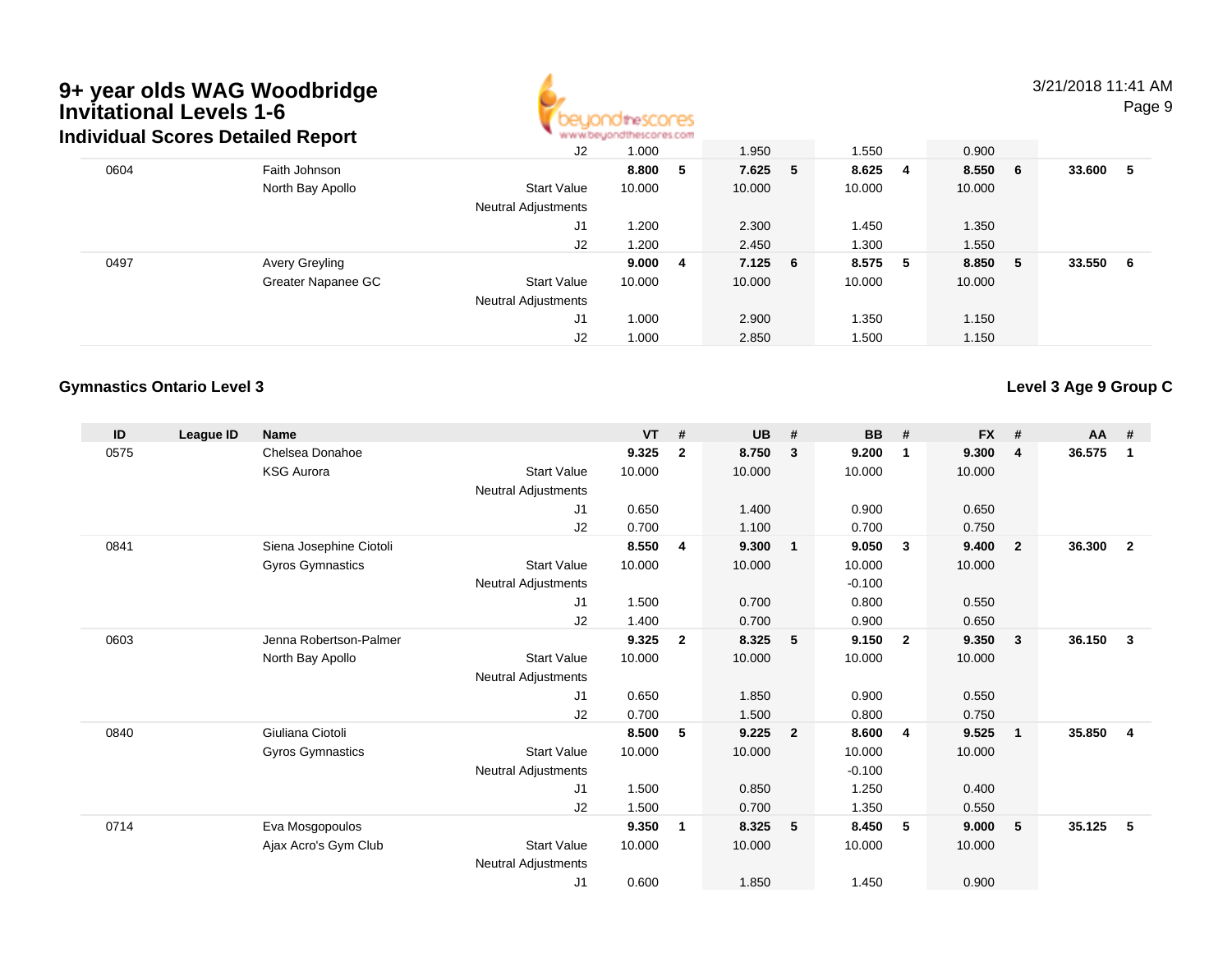

# 3/21/2018 11:41 AM

Page 10

|      | individual Scores Detailed Report |                     |                            | ALAI AI DID'IDI IDII IIDICII IDI PU |        |        |     |        |        |  |
|------|-----------------------------------|---------------------|----------------------------|-------------------------------------|--------|--------|-----|--------|--------|--|
|      |                                   |                     | J2                         | 0.700                               | 1.500  | .650   |     | 1.100  |        |  |
| 0694 | Leigha Herget                     |                     |                            | 9.150                               | 8.600  | 7.675  | - 6 | 8.900  | 34.325 |  |
|      |                                   | Manjak's Gymnastics | <b>Start Value</b>         | 10.000                              | 10.000 | 10.000 |     | 10.000 |        |  |
|      |                                   |                     | <b>Neutral Adjustments</b> |                                     |        |        |     |        |        |  |
|      |                                   |                     | J۱                         | 0.800                               | 1.500  | 2.300  |     | 1.100  |        |  |
|      |                                   |                     | J2                         | 0.900                               | 1.300  | 2.350  |     | 1.100  |        |  |

# **Gymnastics Ontario Level 3**

**Level 3 Age 10 Group A**

| ID   | League ID | <b>Name</b>              |                                  | <b>VT</b> | #              | <b>UB</b> | #              | <b>BB</b> | #              | <b>FX</b> | #                       | AA     | #                       |
|------|-----------|--------------------------|----------------------------------|-----------|----------------|-----------|----------------|-----------|----------------|-----------|-------------------------|--------|-------------------------|
| 0718 |           | Camila O'Hare            |                                  | 9.475     | $\mathbf{1}$   | 9.150     | $\mathbf{1}$   | 9.150     | $\overline{2}$ | 9.550     | $\overline{1}$          | 37.325 | $\mathbf{1}$            |
|      |           | Ajax Acro's Gym Club     | <b>Start Value</b>               | 10.000    |                | 10.000    |                | 10.000    |                | 10.000    |                         |        |                         |
|      |           |                          | <b>Neutral Adjustments</b>       |           |                |           |                |           |                |           |                         |        |                         |
|      |           |                          | J1                               | 0.550     |                | 0.900     |                | 0.800     |                | 0.400     |                         |        |                         |
|      |           |                          | J2                               | 0.500     |                | 0.800     |                | 0.900     |                | 0.500     |                         |        |                         |
| 0480 |           | Ava Augustin             |                                  | 9.275     | 3              | 8.525     | 3              | 9.500     | $\mathbf{1}$   | 9.525     | $\overline{\mathbf{2}}$ | 36.825 | $\overline{2}$          |
|      |           | <b>Global Gymnastics</b> | <b>Start Value</b>               | 10.000    |                | 10.000    |                | 10.000    |                | 10.000    |                         |        |                         |
|      |           |                          | <b>Neutral Adjustments</b>       |           |                |           |                |           |                |           |                         |        |                         |
|      |           |                          | J1                               | 0.700     |                | 1.500     |                | 0.500     |                | 0.400     |                         |        |                         |
|      |           |                          | J <sub>2</sub>                   | 0.750     |                | 1.450     |                | 0.500     |                | 0.550     |                         |        |                         |
| 0606 |           | Sophia Byers             |                                  | 9.200     | 5              | 8.975     | $\overline{2}$ | 8.875     | 4              | 9.275     | $\overline{\mathbf{3}}$ | 36.325 | $\overline{\mathbf{3}}$ |
|      |           | North Bay Apollo         | <b>Start Value</b>               | 10.000    |                | 10.000    |                | 10.000    |                | 10.000    |                         |        |                         |
|      |           |                          | <b>Neutral Adjustments</b><br>J1 | 0.850     |                | 1.050     |                | 1.000     |                | 0.800     |                         |        |                         |
|      |           |                          | J2                               | 0.750     |                | 1.000     |                | 1.250     |                | 0.650     |                         |        |                         |
| 0858 |           | Banika Rai               |                                  | 9.325     | $\overline{2}$ | 8.275     | 6              | 8.900     | $\mathbf{3}$   | 9.150     | - 5                     | 35.650 | $\overline{4}$          |
|      |           | <b>Gymnastic Giants</b>  | <b>Start Value</b>               | 10.000    |                | 10.000    |                | 10.000    |                | 10.000    |                         |        |                         |
|      |           |                          | <b>Neutral Adjustments</b>       |           |                |           |                |           |                |           |                         |        |                         |
|      |           |                          | J <sub>1</sub>                   | 0.650     |                | 1.800     |                | 1.150     |                | 0.750     |                         |        |                         |
|      |           |                          | J2                               | 0.700     |                | 1.650     |                | 1.050     |                | 0.950     |                         |        |                         |
| 0855 |           | Chariyah Smith           |                                  | 9.225     | 4              | 8.175     | 8              | 8.475     | 6              | 9.175     | $\overline{\mathbf{4}}$ | 35.050 | 5                       |
|      |           | <b>Gymnastic Giants</b>  | <b>Start Value</b>               | 10.000    |                | 10.000    |                | 10.000    |                | 10.000    |                         |        |                         |
|      |           |                          | <b>Neutral Adjustments</b>       |           |                |           |                |           |                |           |                         |        |                         |
|      |           |                          | J1                               | 0.800     |                | 1.650     |                | 1.600     |                | 0.850     |                         |        |                         |
|      |           |                          | J2                               | 0.750     |                | 2.000     |                | 1.450     |                | 0.800     |                         |        |                         |
| 0504 |           | Sadie Lupton             |                                  | 9.225     | 4              | 8.475     | $\overline{4}$ | 8.550     | 5              | 8.775     | 6                       | 35.025 | 6                       |
|      |           | Greater Napanee GC       | <b>Start Value</b>               | 10.000    |                | 10.000    |                | 10.000    |                | 10.000    |                         |        |                         |
|      |           |                          | <b>Neutral Adjustments</b>       |           |                |           |                |           |                |           |                         |        |                         |
|      |           |                          | J1                               | 0.800     |                | 1.650     |                | 1.450     |                | 1.250     |                         |        |                         |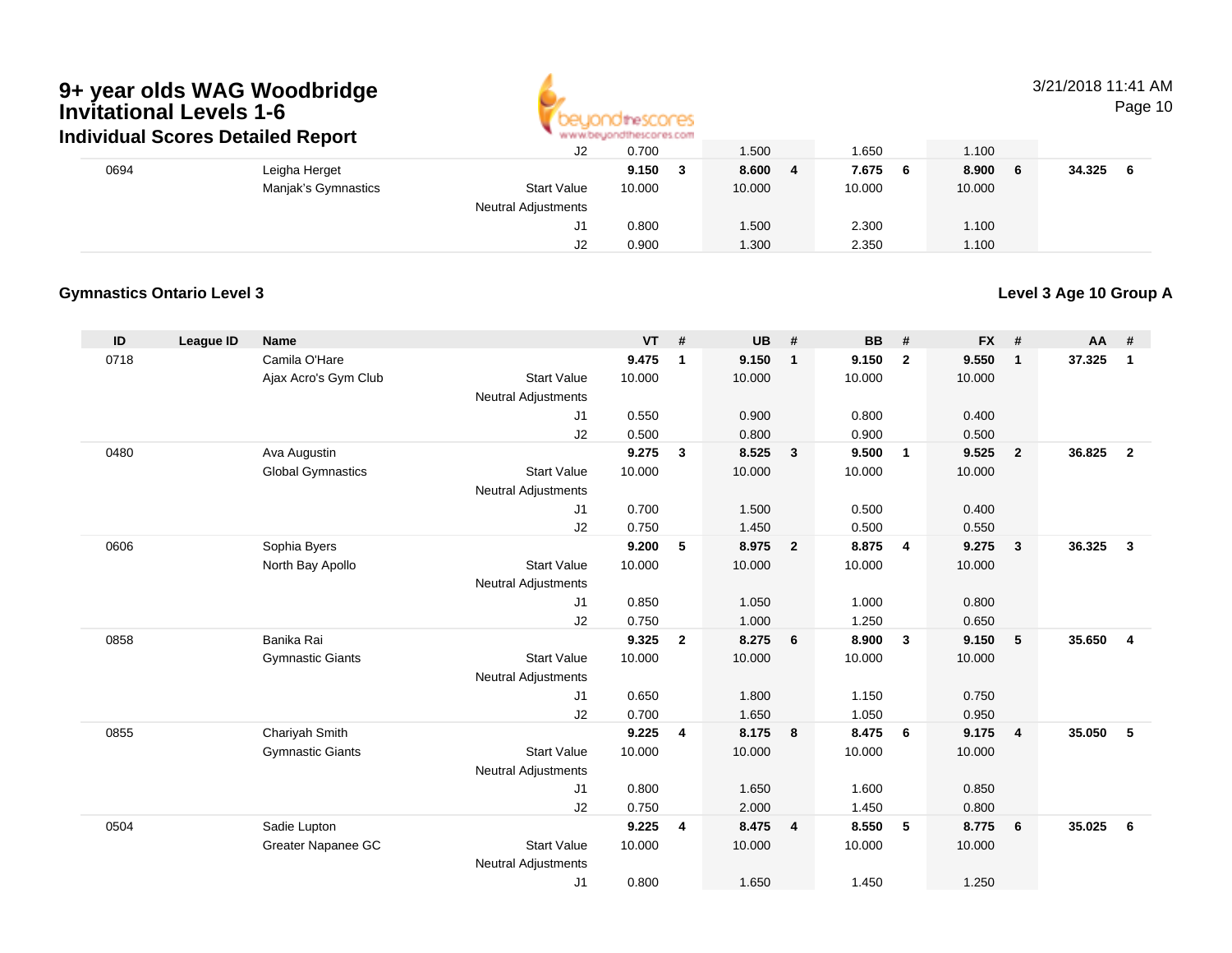

3/21/2018 11:41 AM

Page 11

|      | idividual Scores Detailed Report |                            | <b>M.M.MCASTAN IN ILIMENT AS FOUL</b> |     |         |    |         |   |         |     |        |     |
|------|----------------------------------|----------------------------|---------------------------------------|-----|---------|----|---------|---|---------|-----|--------|-----|
|      |                                  | J2                         | 0.750                                 |     | 1.400   |    | 1.450   |   | 1.200   |     |        |     |
| 0469 | Katie Marshall                   |                            | 8.975                                 | -7  | 8.450 5 |    | 9.150 2 |   | 8.075   | - 7 | 34.650 | - 7 |
|      | Georgian Bay Phoenix Gymnastics  | <b>Start Value</b>         | 10.000                                |     | 10.000  |    | 10.000  |   | 10.000  |     |        |     |
|      |                                  | <b>Neutral Adjustments</b> |                                       |     |         |    |         |   |         |     |        |     |
|      |                                  | J1                         | 0.900                                 |     | 1.550   |    | 0.850   |   | 1.900   |     |        |     |
|      |                                  | J2                         | 1.150                                 |     | 1.550   |    | 0.850   |   | 1.950   |     |        |     |
| 0476 | Alexis Kennedy                   |                            | 9.100                                 | - 6 | 8.200   | -7 | 8.275   | 7 | 7.450 8 |     | 33.025 | - 8 |
|      | <b>Global Gymnastics</b>         | <b>Start Value</b>         | 10.000                                |     | 10.000  |    | 10.000  |   | 10.000  |     |        |     |
|      |                                  | <b>Neutral Adjustments</b> |                                       |     |         |    |         |   |         |     |        |     |
|      |                                  | J1                         | 0.800                                 |     | 1.700   |    | 1.700   |   | 2.400   |     |        |     |
|      |                                  | J2                         | 1.000                                 |     | 1.900   |    | 1.750   |   | 2.700   |     |        |     |

## **Gymnastics Ontario Level 3**

**Level 3 Age 10 Group B**

| ID   | League ID | <b>Name</b>              |                            | <b>VT</b>    | #                        | <b>UB</b> | #                        | <b>BB</b> | #                        | <b>FX</b> | #                        | AA     | #                        |
|------|-----------|--------------------------|----------------------------|--------------|--------------------------|-----------|--------------------------|-----------|--------------------------|-----------|--------------------------|--------|--------------------------|
| 0816 |           | Lucy Teixeria            |                            | <b>X.XXX</b> | $\overline{\phantom{a}}$ | X.XXX     | $\overline{\phantom{a}}$ | X.XXX     | $\overline{\phantom{a}}$ | X.XXX     | $\overline{\phantom{a}}$ | 0.000  | $\overline{\phantom{a}}$ |
| 0478 |           | Caterina Cesaria         |                            | 9.400        | $\mathbf{3}$             | 9.150     | $\overline{\mathbf{1}}$  | 9.275     | $\mathbf{1}$             | 9.350     | $\mathbf{2}$             | 37.175 | $\mathbf 1$              |
|      |           | <b>Global Gymnastics</b> | <b>Start Value</b>         | 10.000       |                          | 10.000    |                          | 10.000    |                          | 10.000    |                          |        |                          |
|      |           |                          | Neutral Adjustments        |              |                          |           |                          |           |                          |           |                          |        |                          |
|      |           |                          | J1                         | 0.500        |                          | 0.850     |                          | 0.650     |                          | 0.600     |                          |        |                          |
|      |           |                          | J2                         | 0.700        |                          | 0.850     |                          | 0.800     |                          | 0.700     |                          |        |                          |
| 0647 |           | Kaylee Trapp-Adolphus    |                            | 9.775        | $\mathbf{1}$             | 9.050     | $\overline{\mathbf{3}}$  | 9.050     | $\mathbf{3}$             | 9.150     | $\overline{4}$           | 37.025 | $\overline{2}$           |
|      |           | Vaughan Gymnastics Club  | <b>Start Value</b>         | 10.000       |                          | 10.000    |                          | 10.000    |                          | 10.000    |                          |        |                          |
|      |           |                          | <b>Neutral Adjustments</b> |              |                          |           |                          | $-0.100$  |                          |           |                          |        |                          |
|      |           |                          | J1                         | 0.200        |                          | 1.000     |                          | 0.750     |                          | 0.750     |                          |        |                          |
|      |           |                          | J2                         | 0.250        |                          | 0.900     |                          | 0.950     |                          | 0.950     |                          |        |                          |
| 0586 |           | Alana Di Paola           |                            | 9.350        | 4                        | 8.950     | - 5                      | 9.225     | $\overline{2}$           | 9.425     | $\mathbf{1}$             | 36.950 | $\mathbf{3}$             |
|      |           | <b>KSG Aurora</b>        | <b>Start Value</b>         | 10.000       |                          | 10.000    |                          | 10.000    |                          | 10.000    |                          |        |                          |
|      |           |                          | Neutral Adjustments        |              |                          |           |                          |           |                          |           |                          |        |                          |
|      |           |                          | J1                         | 0.650        |                          | 0.950     |                          | 0.750     |                          | 0.500     |                          |        |                          |
|      |           |                          | J2                         | 0.650        |                          | 1.150     |                          | 0.800     |                          | 0.650     |                          |        |                          |
| 0653 |           | Ema Marasovic            |                            | 9.350        | 4                        | 9.100     | $\overline{\mathbf{2}}$  | 8.450     | 5                        | 9.275     | $\mathbf{3}$             | 36.175 | $\overline{\mathbf{4}}$  |
|      |           | Manjak's Gymnastics      | <b>Start Value</b>         | 10.000       |                          | 10.000    |                          | 10.000    |                          | 10.000    |                          |        |                          |
|      |           |                          | Neutral Adjustments        |              |                          |           |                          |           |                          |           |                          |        |                          |
|      |           |                          | J1                         | 0.650        |                          | 1.000     |                          | 1.700     |                          | 0.600     |                          |        |                          |
|      |           |                          | J2                         | 0.650        |                          | 0.800     |                          | 1.400     |                          | 0.850     |                          |        |                          |
| 0865 |           | <b>Emony Lewis</b>       |                            | 9.150        | 5                        | 8.350     | 6                        | 8.950     | $\overline{\mathbf{4}}$  | 9.050     | 5                        | 35.500 | 5                        |
|      |           | <b>Gymnastic Giants</b>  | <b>Start Value</b>         | 10.000       |                          | 10.000    |                          | 10.000    |                          | 10.000    |                          |        |                          |
|      |           |                          | <b>Neutral Adjustments</b> |              |                          |           |                          |           |                          |           |                          |        |                          |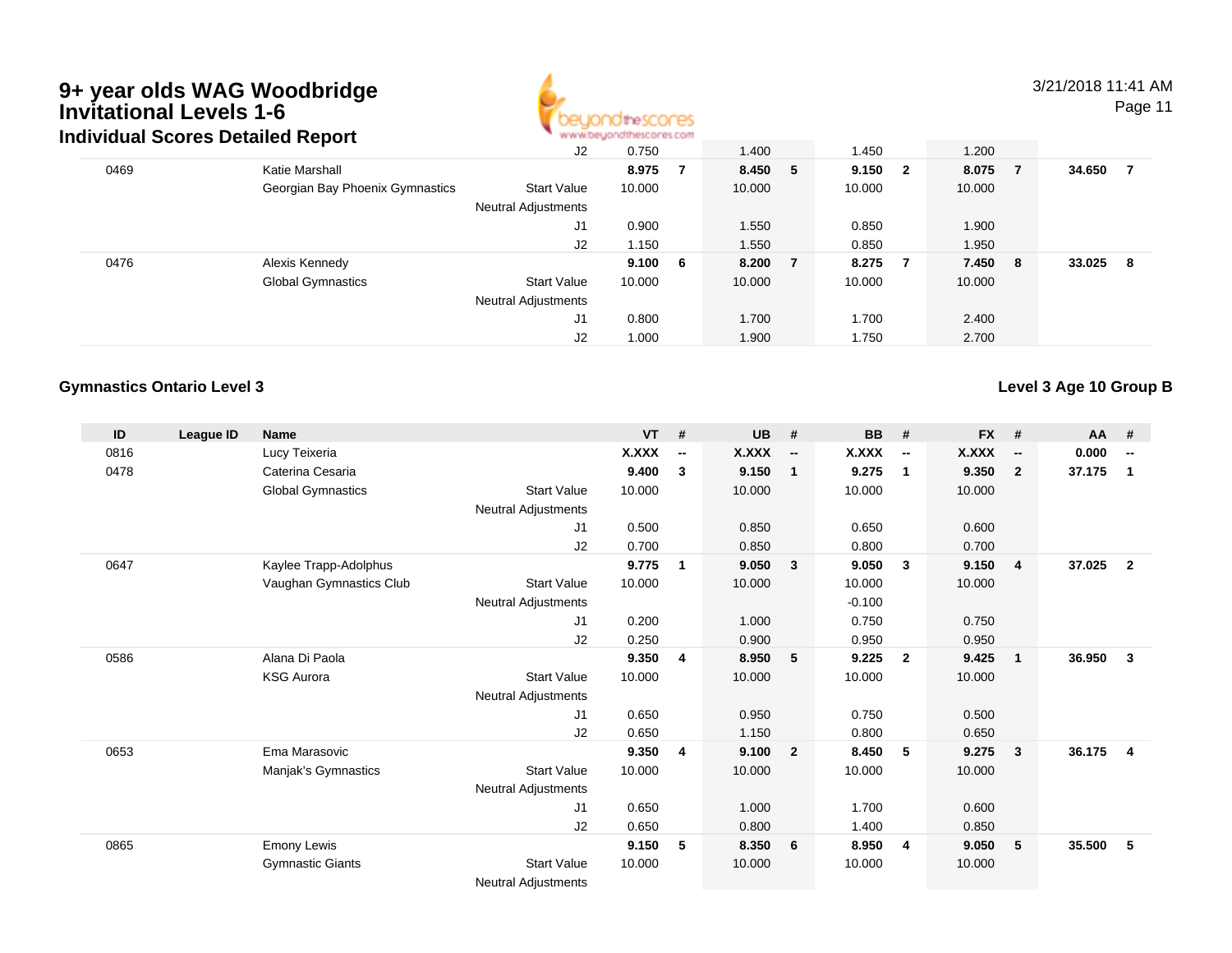

3/21/2018 11:41 AMPage 12

|      | individual Scores Detailed Report |                            | All All Administration and in Michellen as a model of |            |              |              |              |
|------|-----------------------------------|----------------------------|-------------------------------------------------------|------------|--------------|--------------|--------------|
|      |                                   | J1                         | 0.850                                                 | 1.800      | .200         | 1.000        |              |
|      |                                   | J2                         | 0.850                                                 | 1.500      | 0.900        | 0.900        |              |
| 0716 | Alaia Handy                       |                            | 9.550                                                 | 8.975<br>4 | 7.525<br>- 6 | 8.675<br>- 6 | 34.725<br>-6 |
|      | Ajax Acro's Gym Club              | <b>Start Value</b>         | 10.000                                                | 10.000     | 10.000       | 10.000       |              |
|      |                                   | <b>Neutral Adjustments</b> |                                                       |            |              |              |              |
|      |                                   | J1                         | 0.450                                                 | 1.050      | 2.450        | 1.200        |              |
|      |                                   | J2                         | 0.450                                                 | 1.000      | 2.500        | 1.450        |              |

## **Gymnastics Ontario Level 3**

**Level 3 Age 10 Group C**

| ID   | League ID | <b>Name</b>             |                            | <b>VT</b> | #                        | <b>UB</b> | #                        | <b>BB</b>    | #                        | <b>FX</b> | #                        | <b>AA</b> | #                        |
|------|-----------|-------------------------|----------------------------|-----------|--------------------------|-----------|--------------------------|--------------|--------------------------|-----------|--------------------------|-----------|--------------------------|
| 0285 |           | Gisele-Claire Sirois    |                            | X.XXX     | $\overline{\phantom{a}}$ | X.XXX     | $\overline{\phantom{a}}$ | <b>X.XXX</b> | $\overline{\phantom{a}}$ | X.XXX     | $\overline{\phantom{a}}$ | 0.000     | $\overline{\phantom{a}}$ |
| 0620 |           | Carlie Popp             |                            | 9.600     | $\mathbf{1}$             | 9.375     | $\overline{\mathbf{1}}$  | 9.300        | $\mathbf{1}$             | 9.650     | $\mathbf{1}$             | 37.925    | $\mathbf{1}$             |
|      |           | North Bay Apollo        | <b>Start Value</b>         | 10.000    |                          | 10.000    |                          | 10.000       |                          | 10.000    |                          |           |                          |
|      |           |                         | <b>Neutral Adjustments</b> |           |                          |           |                          |              |                          |           |                          |           |                          |
|      |           |                         | J <sub>1</sub>             | 0.300     |                          | 0.600     |                          | 0.800        |                          | 0.300     |                          |           |                          |
|      |           |                         | J2                         | 0.500     |                          | 0.650     |                          | 0.600        |                          | 0.400     |                          |           |                          |
| 0649 |           | Sienna DiTomasso        |                            | 9.250     | $\overline{\mathbf{4}}$  | 9.225     | $\overline{\mathbf{2}}$  | 9.250        | $\overline{\mathbf{3}}$  | 9.500     | $\overline{2}$           | 37.225    | $\overline{2}$           |
|      |           | Vaughan Gymnastics Club | <b>Start Value</b>         | 10.000    |                          | 10.000    |                          | 10.000       |                          | 10.000    |                          |           |                          |
|      |           |                         | <b>Neutral Adjustments</b> |           |                          |           |                          |              |                          |           |                          |           |                          |
|      |           |                         | J1                         | 0.700     |                          | 0.850     |                          | 0.800        |                          | 0.450     |                          |           |                          |
|      |           |                         | J2                         | 0.800     |                          | 0.700     |                          | 0.700        |                          | 0.550     |                          |           |                          |
| 0814 |           | Zelda Armstrong         |                            | 9.225     | 5                        | 8.800     | $\overline{4}$           | 9.250        | 3                        | 9.250     | 5                        | 36.525    | $\overline{\mathbf{3}}$  |
|      |           | Gyros Gymnastics        | <b>Start Value</b>         | 10.000    |                          | 10.000    |                          | 10.000       |                          | 10.000    |                          |           |                          |
|      |           |                         | <b>Neutral Adjustments</b> |           |                          |           |                          |              |                          |           |                          |           |                          |
|      |           |                         | J <sub>1</sub>             | 0.800     |                          | 1.100     |                          | 0.800        |                          | 0.800     |                          |           |                          |
|      |           |                         | J2                         | 0.750     |                          | 1.300     |                          | 0.700        |                          | 0.700     |                          |           |                          |
| 0749 |           | Siera Groenewoud        |                            | 9.225     | 5                        | 8.850     | $\overline{\mathbf{3}}$  | 8.850        | $\overline{4}$           | 9.475     | 3                        | 36.400    | $\overline{4}$           |
|      |           | Hurons Gymnastic Club   | <b>Start Value</b>         | 10.000    |                          | 10.000    |                          | 10.000       |                          | 10.000    |                          |           |                          |
|      |           |                         | <b>Neutral Adjustments</b> |           |                          |           |                          |              |                          |           |                          |           |                          |
|      |           |                         | J <sub>1</sub>             | 0.750     |                          | 1.300     |                          | 1.200        |                          | 0.600     |                          |           |                          |
|      |           |                         | J2                         | 0.800     |                          | 1.000     |                          | 1.100        |                          | 0.450     |                          |           |                          |
| 0599 |           | <b>Brooke Van Beek</b>  |                            | 9.400     | $\mathbf{3}$             | 8.000     | 5                        | 9.275        | $\overline{2}$           | 9.275     | 4                        | 35.950    | 5                        |
|      |           | <b>KSG Aurora</b>       | <b>Start Value</b>         | 10.000    |                          | 10.000    |                          | 10.000       |                          | 10.000    |                          |           |                          |
|      |           |                         | <b>Neutral Adjustments</b> |           |                          |           |                          |              |                          |           |                          |           |                          |
|      |           |                         | J <sub>1</sub>             | 0.600     |                          | 2.000     |                          | 0.650        |                          | 0.650     |                          |           |                          |
|      |           |                         | J <sub>2</sub>             | 0.600     |                          | 2.000     |                          | 0.800        |                          | 0.800     |                          |           |                          |
| 0719 |           | <b>Isobel Kerpel</b>    |                            | 9.425     | $\overline{2}$           | 7.775     | 6                        | 8.750        | 5                        | 8.425     | 6                        | 34.375    | 6                        |
|      |           | Ajax Acro's Gym Club    | <b>Start Value</b>         | 10.000    |                          | 10.000    |                          | 10.000       |                          | 10.000    |                          |           |                          |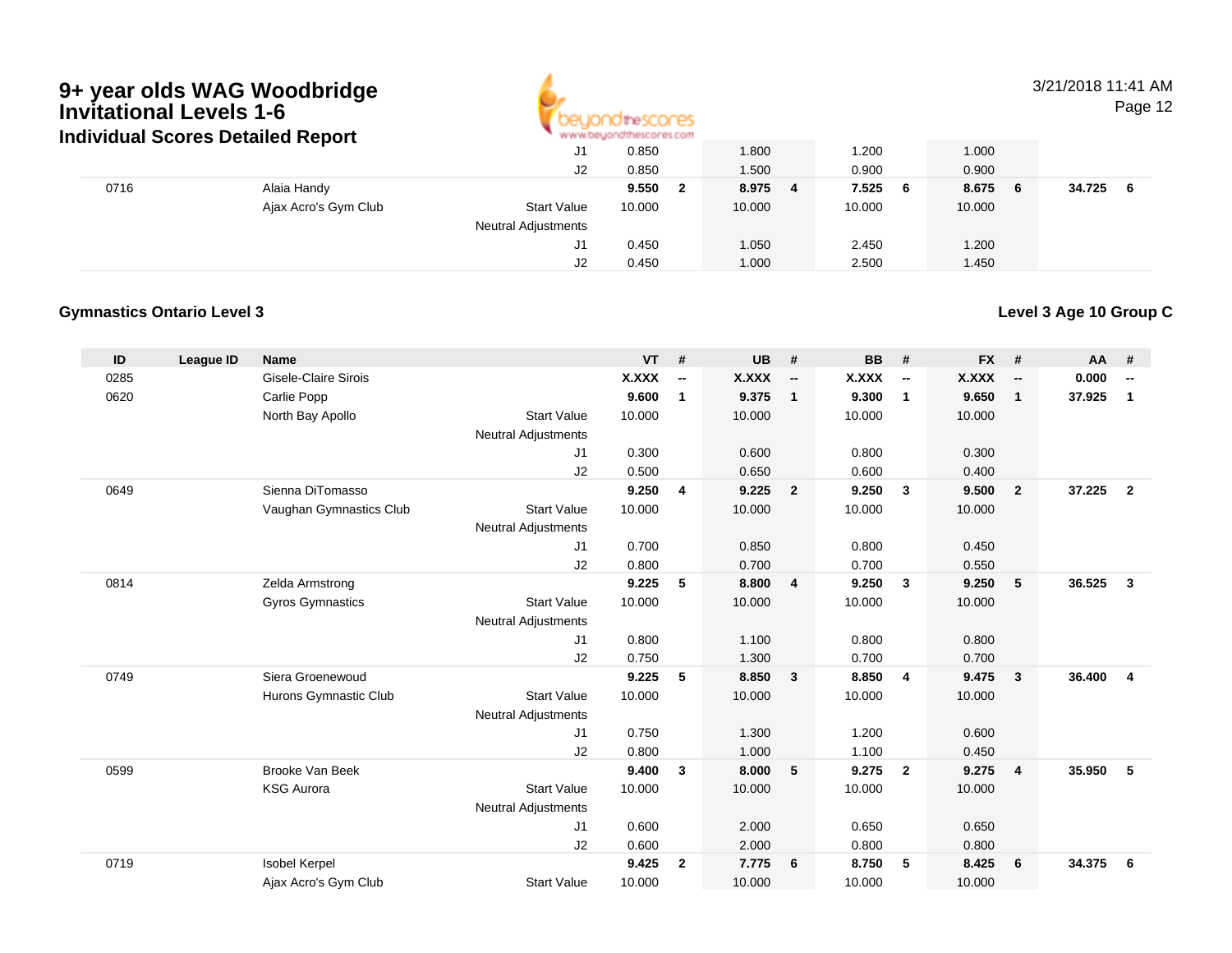

3/21/2018 11:41 AMPage 13

# **Gymnastics Ontario Level 3**

**Level 3 Age 10 Group D**

| ID   | <b>League ID</b> | <b>Name</b>                     |                            | <b>VT</b> | #                        | <b>UB</b> | #                        | <b>BB</b> | #                        | <b>FX</b>    | #                        | AA     | #                        |
|------|------------------|---------------------------------|----------------------------|-----------|--------------------------|-----------|--------------------------|-----------|--------------------------|--------------|--------------------------|--------|--------------------------|
| 0563 |                  | <b>Audrey Mills</b>             |                            | X.XXX     | $\overline{\phantom{a}}$ | X.XXX     | $\overline{\phantom{a}}$ | X.XXX     | $\overline{\phantom{a}}$ | <b>X.XXX</b> | $\overline{\phantom{a}}$ | 0.000  | $\overline{\phantom{a}}$ |
| 0459 |                  | Olivia Latham                   |                            | 9.650     | $\mathbf{1}$             | 8.875     | $\overline{2}$           | 9.400     | $\mathbf{1}$             | 9.450        | 3                        | 37.375 | 1                        |
|      |                  | Georgian Bay Phoenix Gymnastics | <b>Start Value</b>         | 10.000    |                          | 10.000    |                          | 10.000    |                          | 10.000       |                          |        |                          |
|      |                  |                                 | <b>Neutral Adjustments</b> |           |                          |           |                          |           |                          |              |                          |        |                          |
|      |                  |                                 | J <sub>1</sub>             | 0.300     |                          | 1.200     |                          | 0.600     |                          | 0.500        |                          |        |                          |
|      |                  |                                 | J2                         | 0.400     |                          | 1.050     |                          | 0.600     |                          | 0.600        |                          |        |                          |
| 0817 |                  | Arielle Halili                  |                            | 9.050     | 5                        | 9.175     | $\overline{1}$           | 9.275     | $\overline{\mathbf{2}}$  | 9.650        | $\overline{1}$           | 37.150 | $\overline{\mathbf{2}}$  |
|      |                  | <b>Gyros Gymnastics</b>         | <b>Start Value</b>         | 10.000    |                          | 10.000    |                          | 10.000    |                          | 10.000       |                          |        |                          |
|      |                  |                                 | <b>Neutral Adjustments</b> |           |                          |           |                          | $-0.100$  |                          |              |                          |        |                          |
|      |                  |                                 | J <sub>1</sub>             | 0.900     |                          | 0.800     |                          | 0.650     |                          | 0.400        |                          |        |                          |
|      |                  |                                 | J2                         | 1.000     |                          | 0.850     |                          | 0.600     |                          | 0.300        |                          |        |                          |
| 0890 |                  | <b>Tessa Alton</b>              |                            | 9.200     | $\mathbf{3}$             | 8.850     | $\mathbf{3}$             | 9.025     | $\mathbf{3}$             | 9.600        | $\overline{2}$           | 36.675 | $\mathbf{3}$             |
|      |                  | Greater Napanee GC              | <b>Start Value</b>         | 10.000    |                          | 10.000    |                          | 10.000    |                          | 10.000       |                          |        |                          |
|      |                  |                                 | <b>Neutral Adjustments</b> |           |                          |           |                          | $-0.100$  |                          |              |                          |        |                          |
|      |                  |                                 | J <sub>1</sub>             | 0.850     |                          | 1.200     |                          | 0.800     |                          | 0.300        |                          |        |                          |
|      |                  |                                 | J2                         | 0.750     |                          | 1.100     |                          | 0.950     |                          | 0.500        |                          |        |                          |
| 0553 |                  | Zoe Schumacher                  |                            | 9.125     | $\overline{4}$           | 8.750     | $\overline{4}$           | 8.675     | 5                        | 8.150        | $\overline{7}$           | 34.700 | $\overline{4}$           |
|      |                  | Hanover Aerials Gymnastics Club | <b>Start Value</b>         | 10.000    |                          | 10.000    |                          | 10.000    |                          | 10.000       |                          |        |                          |
|      |                  |                                 | <b>Neutral Adjustments</b> |           |                          |           |                          |           |                          |              |                          |        |                          |
|      |                  |                                 | J <sub>1</sub>             | 0.900     |                          | 1.350     |                          | 1.250     |                          | 1.800        |                          |        |                          |
|      |                  |                                 | J2                         | 0.850     |                          | 1.150     |                          | 1.400     |                          | 1.900        |                          |        |                          |
| 0615 |                  | Abigail Auger                   |                            | 9.225     | $\overline{2}$           | 8.600     | 5                        | 7.075     | $\overline{7}$           | 9.375        | $\overline{4}$           | 34.275 | 5                        |
|      |                  | North Bay Apollo                | <b>Start Value</b>         | 10.000    |                          | 10.000    |                          | 10.000    |                          | 10.000       |                          |        |                          |
|      |                  |                                 | <b>Neutral Adjustments</b> |           |                          |           |                          |           |                          |              |                          |        |                          |
|      |                  |                                 | J <sub>1</sub>             | 0.750     |                          | 1.350     |                          | 3.050     |                          | 0.700        |                          |        |                          |
|      |                  |                                 | J2                         | 0.800     |                          | 1.450     |                          | 2.800     |                          | 0.550        |                          |        |                          |
| 0692 |                  | <b>Marley Mikhail</b>           |                            | 8.925     | 6                        | 6.050     | $\overline{7}$           | 8.600     | 6                        | 8.600        | 5                        | 32.175 | 6                        |
|      |                  | Manjak's Gymnastics             | <b>Start Value</b>         | 10.000    |                          | 10.000    |                          | 10.000    |                          | 10.000       |                          |        |                          |
|      |                  |                                 | <b>Neutral Adjustments</b> |           |                          |           |                          |           |                          |              |                          |        |                          |
|      |                  |                                 | J1                         | 1.200     |                          | 4.200     |                          | 1.500     |                          | 1.350        |                          |        |                          |
|      |                  |                                 | J2                         | 0.950     |                          | 3.700     |                          | 1.300     |                          | 1.450        |                          |        |                          |
| 0632 |                  | Sienna Ngouabe                  |                            | 8.200     | $\overline{7}$           | 6.450     | 6                        | 8.775     | 4                        | 8.325        | 6                        | 31.750 | $\overline{7}$           |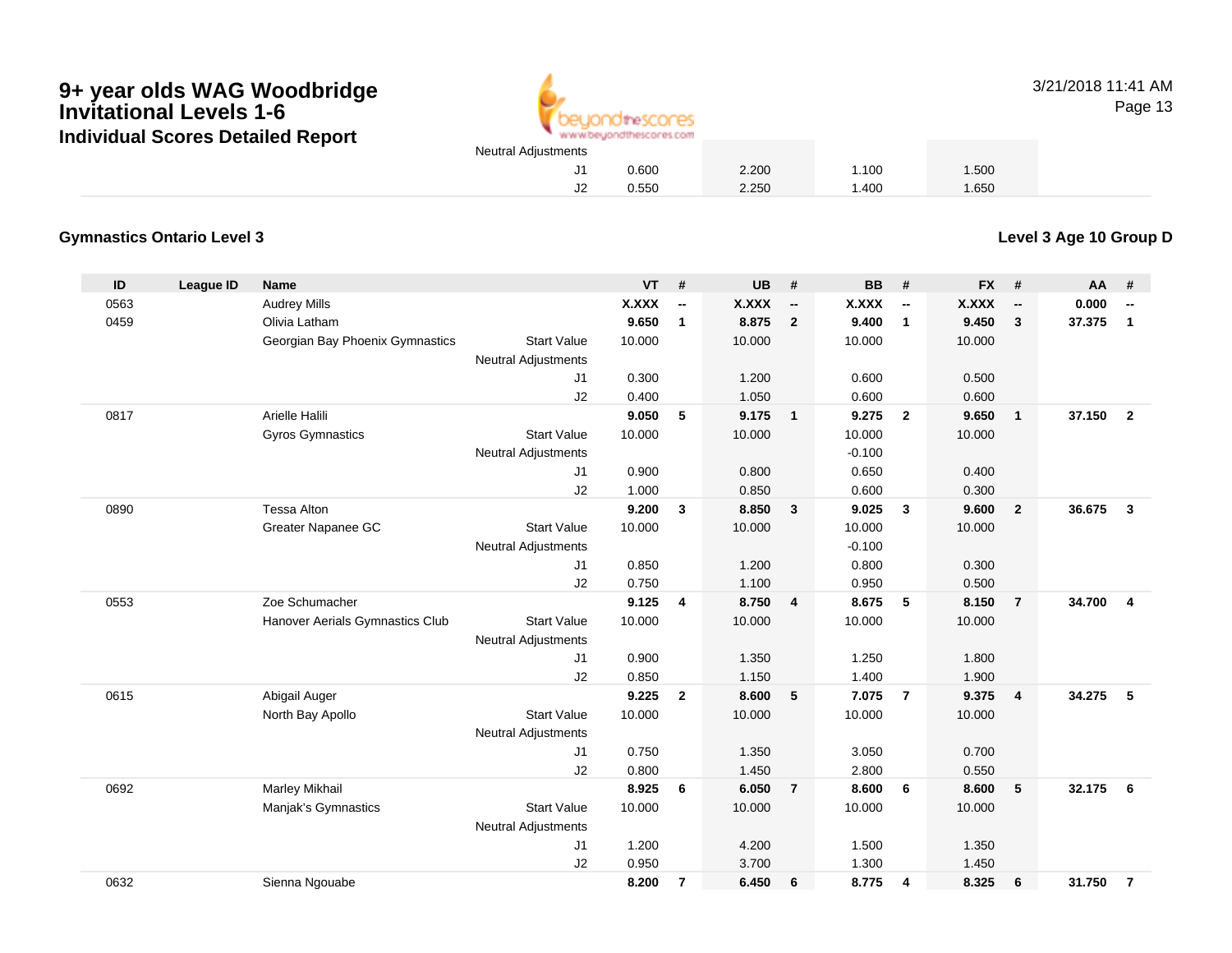

## 3/21/2018 11:41 AMPage 14

| Individual Scores Detailed Report |                            | www.beyondthescores.com |        |        |        |
|-----------------------------------|----------------------------|-------------------------|--------|--------|--------|
| Sudbury Salto Gymnastics Club     | <b>Start Value</b>         | 10.000                  | 10.000 | 10.000 | 10.000 |
|                                   | <b>Neutral Adjustments</b> |                         |        |        |        |
|                                   |                            | .700                    | 3.500  | .150   | .700   |
|                                   | J2                         | .900                    | 3.600  | .300   | 1.650  |

# **Gymnastics Ontario Level 3**

**Level 3 Age 11 Group A**

| ID   | League ID | <b>Name</b>                |                            | <b>VT</b> | #              | <b>UB</b> | #              | <b>BB</b> | #              | <b>FX</b> | #                       | AA     | #              |
|------|-----------|----------------------------|----------------------------|-----------|----------------|-----------|----------------|-----------|----------------|-----------|-------------------------|--------|----------------|
| 0767 |           | Nyah Beisel                |                            | 9.300     | $\mathbf{1}$   | 9.175     | $\overline{2}$ | 9.075     | $\mathbf{1}$   | 9.400     | $\overline{2}$          | 36.950 | $\overline{1}$ |
|      |           | <b>Kincardine Klassics</b> | <b>Start Value</b>         | 10.000    |                | 10.000    |                | 10.000    |                | 10.000    |                         |        |                |
|      |           |                            | <b>Neutral Adjustments</b> |           |                |           |                | $-0.100$  |                |           |                         |        |                |
|      |           |                            | J1                         | 0.650     |                | 0.900     |                | 0.850     |                | 0.500     |                         |        |                |
|      |           |                            | J2                         | 0.750     |                | 0.750     |                | 0.800     |                | 0.700     |                         |        |                |
| 0667 |           | Maya Johnson               |                            | 9.125     | $\overline{2}$ | 9.200     | $\mathbf{1}$   | 9.000     | $\mathbf{2}$   | 9.500     | $\overline{1}$          | 36.825 | $\overline{2}$ |
|      |           | Manjak's Gymnastics        | <b>Start Value</b>         | 10.000    |                | 10.000    |                | 10.000    |                | 10.000    |                         |        |                |
|      |           |                            | <b>Neutral Adjustments</b> |           |                |           |                |           |                |           |                         |        |                |
|      |           |                            | J1                         | 0.750     |                | 0.700     |                | 1.000     |                | 0.600     |                         |        |                |
|      |           |                            | J2                         | 1.000     |                | 0.900     |                | 1.000     |                | 0.400     |                         |        |                |
| 0595 |           | Diviya Amarnath            |                            | 8.750     | 6              | 8.450     | $\overline{4}$ | 8.800     | $\mathbf{3}$   | 9.025     | $\overline{4}$          | 35.025 | $\mathbf{3}$   |
|      |           | <b>KSG Aurora</b>          | <b>Start Value</b>         | 10.000    |                | 10.000    |                | 10.000    |                | 10.000    |                         |        |                |
|      |           |                            | <b>Neutral Adjustments</b> |           |                |           |                |           |                |           |                         |        |                |
|      |           |                            | J1                         | 1.150     |                | 1.500     |                | 1.350     |                | 0.850     |                         |        |                |
|      |           |                            | J2                         | 1.350     |                | 1.600     |                | 1.050     |                | 1.100     |                         |        |                |
| 0613 |           | Lauryn Dupuis              |                            | 9.000     | $\mathbf{3}$   | 8.525     | $\mathbf{3}$   | 8.550     | 6              | 8.900     | 6                       | 34.975 | $\overline{4}$ |
|      |           | North Bay Apollo           | <b>Start Value</b>         | 10.000    |                | 10.000    |                | 10.000    |                | 10.000    |                         |        |                |
|      |           |                            | <b>Neutral Adjustments</b> |           |                |           |                |           |                |           |                         |        |                |
|      |           |                            | J1                         | 0.900     |                | 1.400     |                | 1.500     |                | 1.050     |                         |        |                |
|      |           |                            | J2                         | 1.100     |                | 1.550     |                | 1.400     |                | 1.150     |                         |        |                |
| 0756 |           | Aubree McLaren             |                            | 8.875     | 4              | 8.275     | 5              | 8.675     | 5              | 8.950     | $-5$                    | 34.775 | 5              |
|      |           | Hurons Gymnastic Club      | <b>Start Value</b>         | 10.000    |                | 10.000    |                | 10.000    |                | 10.000    |                         |        |                |
|      |           |                            | <b>Neutral Adjustments</b> |           |                |           |                |           |                |           |                         |        |                |
|      |           |                            | J1                         | 1.100     |                | 1.600     |                | 1.250     |                | 1.000     |                         |        |                |
|      |           |                            | J2                         | 1.150     |                | 1.850     |                | 1.400     |                | 1.100     |                         |        |                |
| 0768 |           | Arianna Masala             |                            | 8.800     | 5              | 7.725     | 6              | 8.700     | $\overline{4}$ | 9.200     | $\overline{\mathbf{3}}$ | 34.425 | - 6            |
|      |           | <b>Kincardine Klassics</b> | <b>Start Value</b>         | 10.000    |                | 10.000    |                | 10.000    |                | 10.000    |                         |        |                |
|      |           |                            | <b>Neutral Adjustments</b> |           |                |           |                | $-0.100$  |                |           |                         |        |                |
|      |           |                            | J1                         | 1.000     |                | 2.300     |                | 1.150     |                | 0.900     |                         |        |                |
|      |           |                            | J2                         | 1.400     |                | 2.250     |                | 1.250     |                | 0.700     |                         |        |                |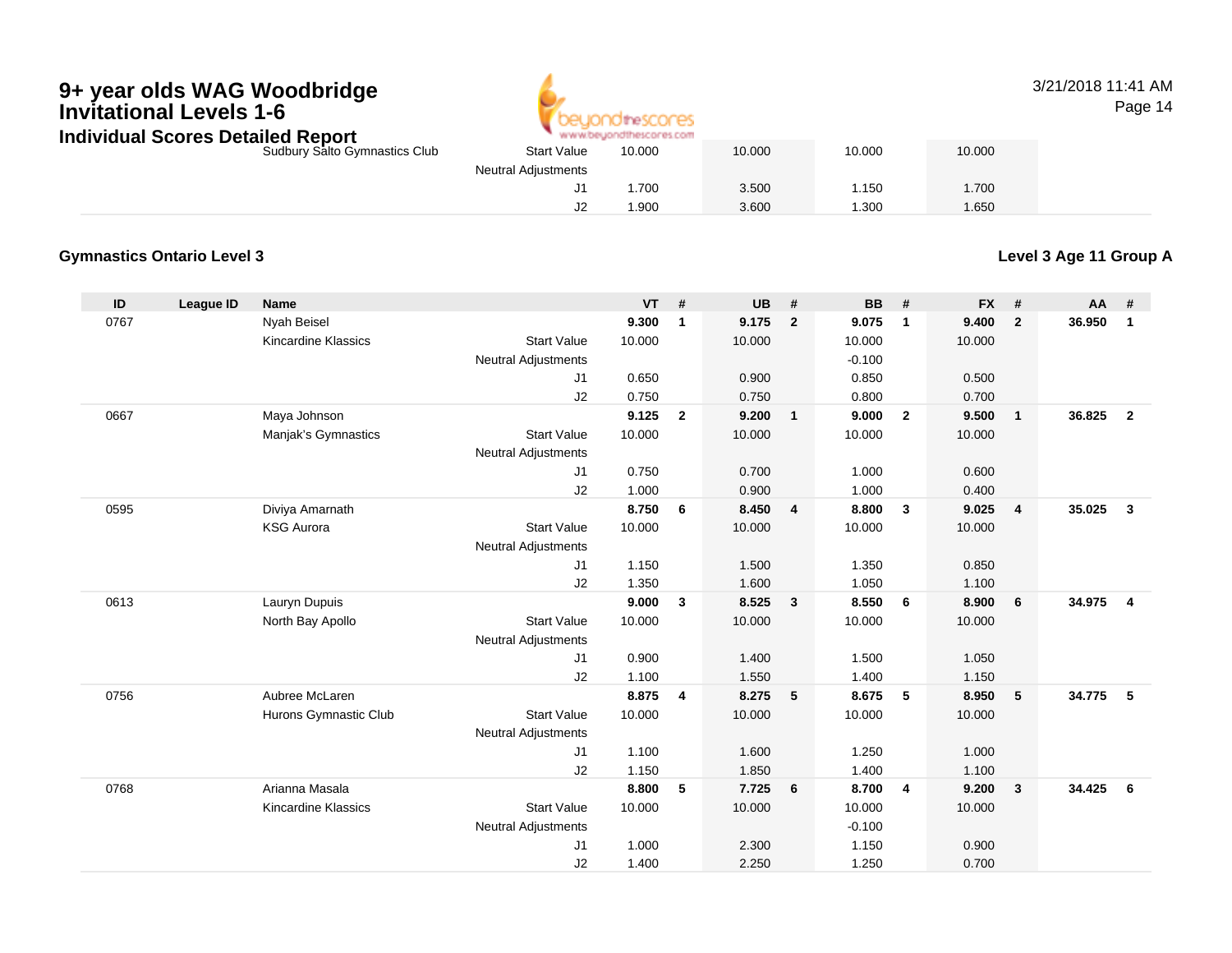

# **Gymnastics Ontario Level 3**

## **Level 3 Age 11 Group B**

| ID   | <b>League ID</b> | <b>Name</b>              |                            | <b>VT</b> | #                       | <b>UB</b> | #                       | <b>BB</b> | #              | <b>FX</b> | #              | $AA$ # |                         |
|------|------------------|--------------------------|----------------------------|-----------|-------------------------|-----------|-------------------------|-----------|----------------|-----------|----------------|--------|-------------------------|
| 0479 |                  | Lauren Comission         |                            | 9.500     | $\mathbf{1}$            | 9.450     | $\overline{1}$          | 9.400     | $\overline{1}$ | 9.425     | 3              | 37.775 | $\overline{1}$          |
|      |                  | <b>Global Gymnastics</b> | <b>Start Value</b>         | 10.000    |                         | 10.000    |                         | 10.000    |                | 10.000    |                |        |                         |
|      |                  |                          | <b>Neutral Adjustments</b> |           |                         |           |                         |           |                |           |                |        |                         |
|      |                  |                          | J1                         | 0.500     |                         | 0.600     |                         | 0.550     |                | 0.550     |                |        |                         |
|      |                  |                          | J2                         | 0.500     |                         | 0.500     |                         | 0.650     |                | 0.600     |                |        |                         |
| 0585 |                  | Nicole Geburt            |                            | 9.400     | $\overline{2}$          | 9.375     | $\overline{\mathbf{2}}$ | 9.225     | $\overline{2}$ | 9.250     | 4              | 37.250 | $\overline{\mathbf{2}}$ |
|      |                  | <b>KSG Aurora</b>        | <b>Start Value</b>         | 10.000    |                         | 10.000    |                         | 10.000    |                | 10.000    |                |        |                         |
|      |                  |                          | <b>Neutral Adjustments</b> |           |                         |           |                         |           |                |           |                |        |                         |
|      |                  |                          | J1                         | 0.600     |                         | 0.650     |                         | 0.750     |                | 0.650     |                |        |                         |
|      |                  |                          | J2                         | 0.600     |                         | 0.600     |                         | 0.800     |                | 0.850     |                |        |                         |
| 0577 |                  | Giada Marchione          |                            | 9.250     | $\mathbf{3}$            | 8.825     | $\overline{4}$          | 9.025     | $\mathbf{3}$   | 9.525     | $\overline{2}$ | 36.625 | $\mathbf{3}$            |
|      |                  | <b>KSG Aurora</b>        | <b>Start Value</b>         | 10.000    |                         | 10.000    |                         | 10.000    |                | 10.000    |                |        |                         |
|      |                  |                          | <b>Neutral Adjustments</b> |           |                         |           |                         |           |                |           |                |        |                         |
|      |                  |                          | J1                         | 0.700     |                         | 1.250     |                         | 0.950     |                | 0.450     |                |        |                         |
|      |                  |                          | J2                         | 0.800     |                         | 1.100     |                         | 1.000     |                | 0.500     |                |        |                         |
| 0869 |                  | <b>Briana Pinheiro</b>   |                            | 9.225     | $\overline{\mathbf{4}}$ | 8.725     | $-5$                    | 8.250     | $\overline{4}$ | 9.200     | 5              | 35.400 | $\overline{4}$          |
|      |                  | <b>Gymnastic Giants</b>  | <b>Start Value</b>         | 10.000    |                         | 10.000    |                         | 10.000    |                | 10.000    |                |        |                         |
|      |                  |                          | <b>Neutral Adjustments</b> |           |                         |           |                         |           |                |           |                |        |                         |
|      |                  |                          | J1                         | 0.800     |                         | 1.250     |                         | 1.650     |                | 0.800     |                |        |                         |
|      |                  |                          | J2                         | 0.750     |                         | 1.300     |                         | 1.850     |                | 0.800     |                |        |                         |
| 0581 |                  | Emily Chong              |                            | 9.150     | 5                       | 8.950     | $\overline{\mathbf{3}}$ | 7.400     | 6              | 9.800     | $\mathbf{1}$   | 35.300 | 5                       |
|      |                  | <b>KSG Aurora</b>        | <b>Start Value</b>         | 10.000    |                         | 10.000    |                         | 10.000    |                | 10.000    |                |        |                         |
|      |                  |                          | <b>Neutral Adjustments</b> |           |                         |           |                         |           |                |           |                |        |                         |
|      |                  |                          | J1                         | 0.850     |                         | 1.100     |                         | 2.600     |                | 0.150     |                |        |                         |
|      |                  |                          | J2                         | 0.850     |                         | 1.000     |                         | 2.600     |                | 0.250     |                |        |                         |
| 0681 |                  | Emma Haldenby            |                            | 9.225     | $\overline{4}$          | 8.475     | 6                       | 8.175     | 5              | 9.100     | 6              | 34.975 | 6                       |
|      |                  | Manjak's Gymnastics      | <b>Start Value</b>         | 10.000    |                         | 10.000    |                         | 10.000    |                | 10.000    |                |        |                         |
|      |                  |                          | <b>Neutral Adjustments</b> |           |                         |           |                         |           |                |           |                |        |                         |
|      |                  |                          | J1                         | 0.750     |                         | 1.550     |                         | 1.950     |                | 0.800     |                |        |                         |
|      |                  |                          | J2                         | 0.800     |                         | 1.500     |                         | 1.700     |                | 1.000     |                |        |                         |

**Level 3 Age 11 Group C**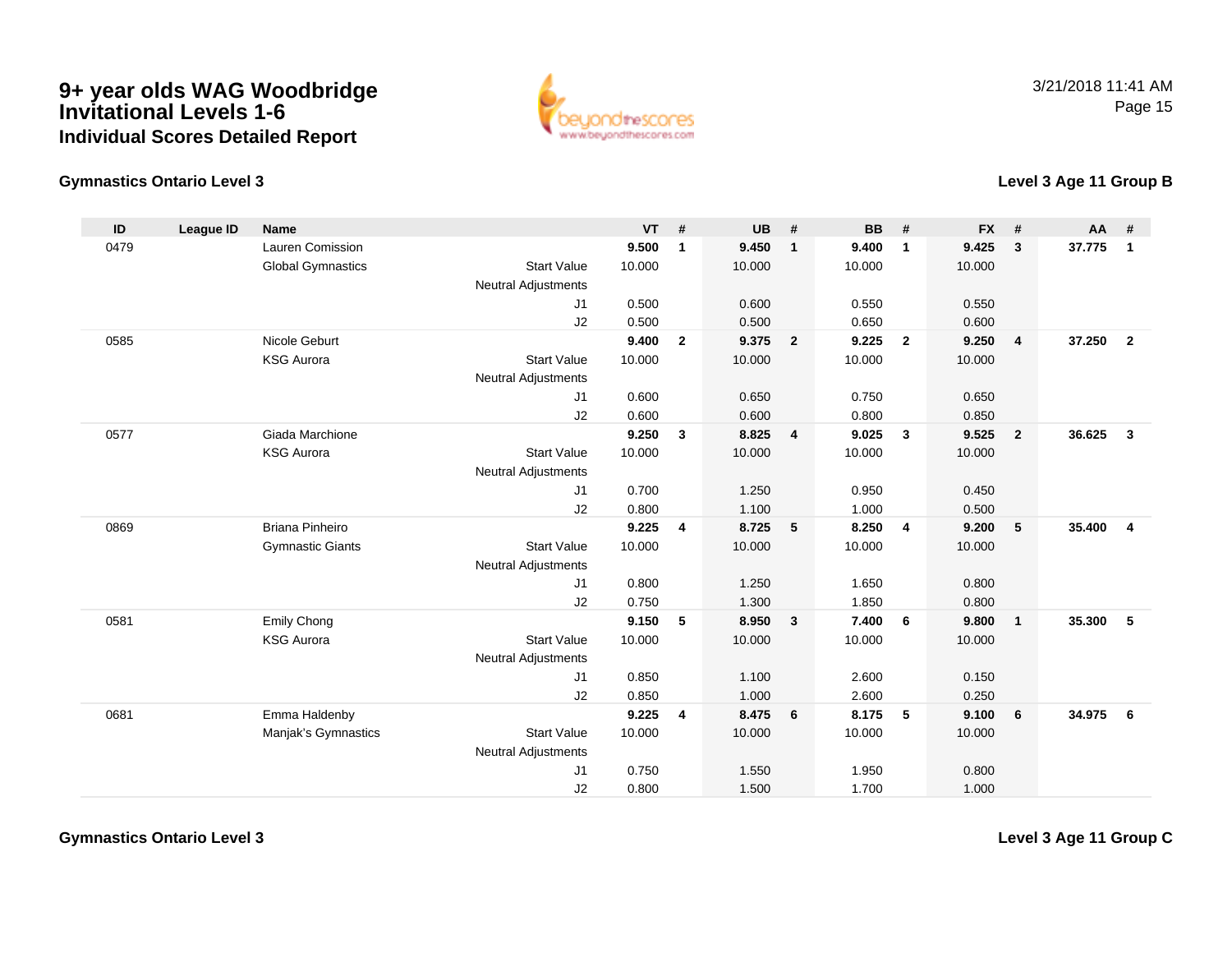

| ID   | <b>League ID</b> | <b>Name</b>                     |                            | <b>VT</b> | #              | <b>UB</b> | #                       | <b>BB</b> | #              | <b>FX</b> | #                       | AA     | #                       |
|------|------------------|---------------------------------|----------------------------|-----------|----------------|-----------|-------------------------|-----------|----------------|-----------|-------------------------|--------|-------------------------|
| 0467 |                  | <b>Elyse Hartley</b>            |                            | 9.150     | 4              | 8.650     | 5                       | 9.200     | $\overline{2}$ | 9.400     | $\mathbf{1}$            | 36.400 | $\overline{1}$          |
|      |                  | Georgian Bay Phoenix Gymnastics | <b>Start Value</b>         | 10.000    |                | 10.000    |                         | 10.000    |                | 10.000    |                         |        |                         |
|      |                  |                                 | <b>Neutral Adjustments</b> |           |                |           |                         |           |                |           |                         |        |                         |
|      |                  |                                 | J1                         | 0.950     |                | 1.250     |                         | 0.700     |                | 0.550     |                         |        |                         |
|      |                  |                                 | J2                         | 0.750     |                | 1.450     |                         | 0.900     |                | 0.650     |                         |        |                         |
| 0750 |                  | Halle Bourgeois                 |                            | 9.250     | 3              | 8.825     | 3                       | 9.000     | 4              | 9.050     | $\overline{\mathbf{2}}$ | 36.125 | $\overline{\mathbf{2}}$ |
|      |                  | Hurons Gymnastic Club           | <b>Start Value</b>         | 10.000    |                | 10.000    |                         | 10.000    |                | 10.000    |                         |        |                         |
|      |                  |                                 | <b>Neutral Adjustments</b> |           |                |           |                         |           |                |           |                         |        |                         |
|      |                  |                                 | J1                         | 0.750     |                | 1.050     |                         | 1.050     |                | 0.950     |                         |        |                         |
|      |                  |                                 | J2                         | 0.750     |                | 1.300     |                         | 0.950     |                | 0.950     |                         |        |                         |
| 0682 |                  | Jenna DiDomenica                |                            | 9.250     | 3              | 9.150     | $\mathbf{1}$            | 8.675     | 6              | 9.025     | $\overline{\mathbf{3}}$ | 36.100 | $\overline{\mathbf{3}}$ |
|      |                  | Manjak's Gymnastics             | <b>Start Value</b>         | 10.000    |                | 10.000    |                         | 10.000    |                | 10.000    |                         |        |                         |
|      |                  |                                 | <b>Neutral Adjustments</b> |           |                |           |                         |           |                |           |                         |        |                         |
|      |                  |                                 | J1                         | 0.650     |                | 0.950     |                         | 1.200     |                | 0.850     |                         |        |                         |
|      |                  |                                 | J2                         | 0.850     |                | 0.750     |                         | 1.450     |                | 1.100     |                         |        |                         |
| 0769 |                  | Hailey Wylds                    |                            | 9.350     | $\mathbf{1}$   | 8.100     | 6                       | 9.125     | $\mathbf{3}$   | 9.400     | $\overline{1}$          | 35.975 | $\overline{4}$          |
|      |                  | <b>Kincardine Klassics</b>      | <b>Start Value</b>         | 10.000    |                | 10.000    |                         | 10.000    |                | 10.000    |                         |        |                         |
|      |                  |                                 | <b>Neutral Adjustments</b> |           |                |           |                         |           |                |           |                         |        |                         |
|      |                  |                                 | J1                         | 0.700     |                | 1.800     |                         | 0.900     |                | 0.650     |                         |        |                         |
|      |                  |                                 | J2                         | 0.600     |                | 2.000     |                         | 0.850     |                | 0.550     |                         |        |                         |
| 0845 |                  | Simone Rowley                   |                            | 9.100     | 5              | 8.750     | $\overline{\mathbf{4}}$ | 9.400     | $\mathbf{1}$   | 8.550     | $\overline{4}$          | 35.800 | - 5                     |
|      |                  | <b>Gyros Gymnastics</b>         | <b>Start Value</b>         | 10.000    |                | 10.000    |                         | 10.000    |                | 10.000    |                         |        |                         |
|      |                  |                                 | <b>Neutral Adjustments</b> |           |                |           |                         |           |                |           |                         |        |                         |
|      |                  |                                 | J1                         | 1.000     |                | 1.350     |                         | 0.600     |                | 1.350     |                         |        |                         |
|      |                  |                                 | J2                         | 0.800     |                | 1.150     |                         | 0.600     |                | 1.550     |                         |        |                         |
| 0879 |                  | Selina Tontodonati              |                            | 9.300     | $\overline{2}$ | 9.075     | $\overline{2}$          | 8.925     | 5              | 8.300     | $-5$                    | 35.600 | 6                       |
|      |                  | <b>Gymnastic Giants</b>         | <b>Start Value</b>         | 10.000    |                | 10.000    |                         | 10.000    |                | 10.000    |                         |        |                         |
|      |                  |                                 | <b>Neutral Adjustments</b> |           |                |           |                         |           |                |           |                         |        |                         |
|      |                  |                                 | J1                         | 0.600     |                | 0.800     |                         | 1.200     |                | 1.800     |                         |        |                         |
|      |                  |                                 | J2                         | 0.800     |                | 1.050     |                         | 0.950     |                | 1.600     |                         |        |                         |

## **Gymnastics Ontario Level 3**

**Level 3 Age 11 Group D**

| ID   | League ID | <b>Name</b>       |                    | V٦     | UB     | <b>BB</b> | <b>FX</b> | AA     |  |
|------|-----------|-------------------|--------------------|--------|--------|-----------|-----------|--------|--|
| 0560 |           | Avery Melvin      |                    | 9.050  | 8.700  | 9.000     | 9.600     | 36.350 |  |
|      |           | <b>KSG Aurora</b> | <b>Start Value</b> | 10.000 | 10.000 | 10.000    | 10.000    |        |  |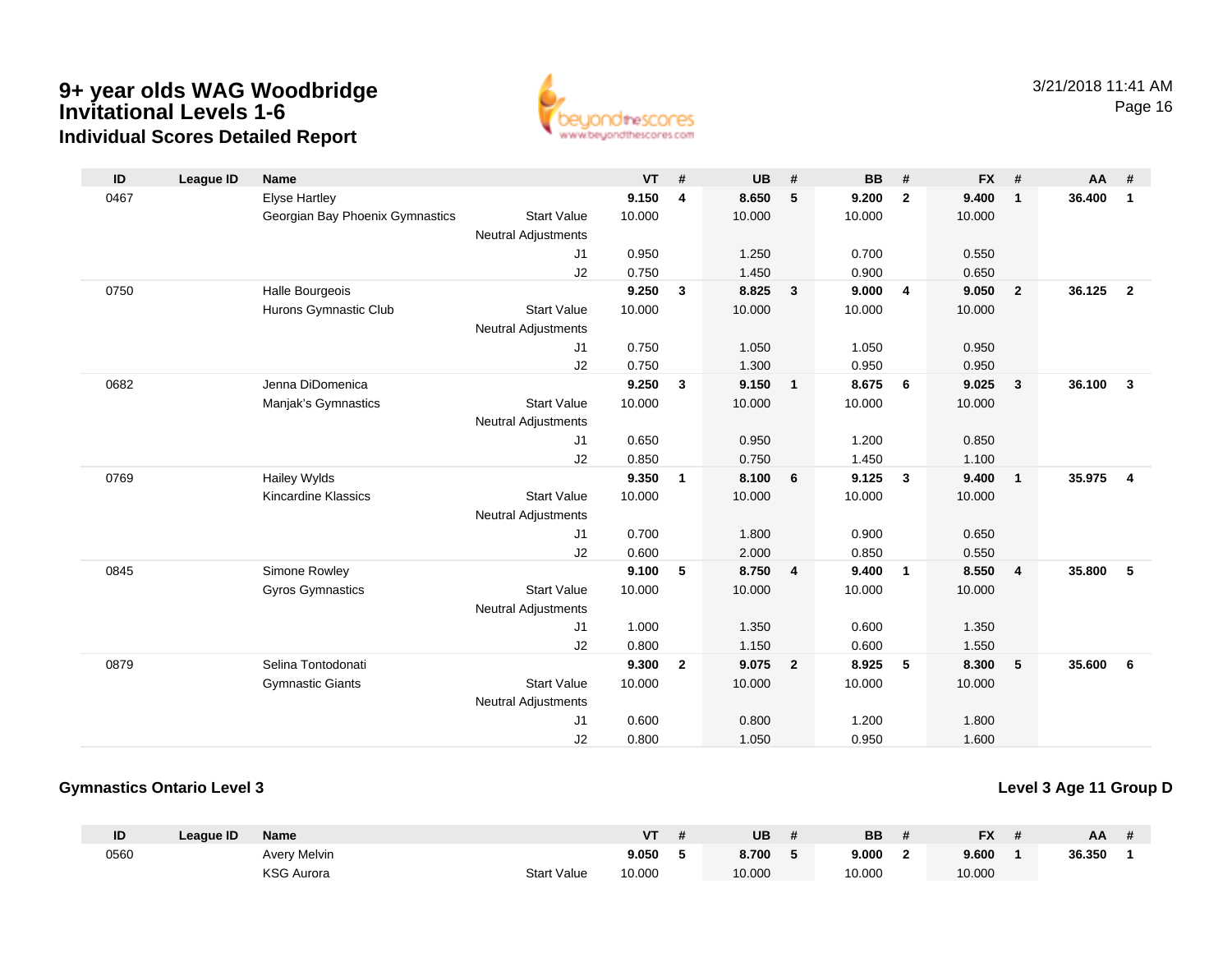www.beyondthescores.com

|      |                                 | <b>Neutral Adjustments</b> |        |                |        |                         |        |                 |        |                         |        |                         |
|------|---------------------------------|----------------------------|--------|----------------|--------|-------------------------|--------|-----------------|--------|-------------------------|--------|-------------------------|
|      |                                 | J1                         | 0.900  |                | 1.250  |                         | 1.000  |                 | 0.500  |                         |        |                         |
|      |                                 | J2                         | 1.000  |                | 1.350  |                         | 1.000  |                 | 0.300  |                         |        |                         |
| 0450 | Mickala Rallison                |                            | 9.200  | $\mathbf{2}$   | 8.800  | $\overline{\mathbf{4}}$ | 9.000  | $\overline{2}$  | 9.200  | $\overline{\mathbf{2}}$ | 36.200 | $\overline{\mathbf{2}}$ |
|      | <b>Bancroft Gems</b>            | <b>Start Value</b>         | 10.000 |                | 10.000 |                         | 10.000 |                 | 10.000 |                         |        |                         |
|      |                                 | <b>Neutral Adjustments</b> |        |                |        |                         |        |                 |        |                         |        |                         |
|      |                                 | J1                         | 0.750  |                | 1.300  |                         | 1.100  |                 | 0.850  |                         |        |                         |
|      |                                 | J2                         | 0.850  |                | 1.100  |                         | 0.900  |                 | 0.750  |                         |        |                         |
| 0617 | Mikayla Fraser                  |                            | 8.950  | 6              | 9.225  | $\overline{1}$          | 9.050  | $\overline{1}$  | 8.625  | 6                       | 35.850 | $\mathbf{3}$            |
|      | North Bay Apollo                | <b>Start Value</b>         | 10.000 |                | 10.000 |                         | 10.000 |                 | 10.000 |                         |        |                         |
|      |                                 | <b>Neutral Adjustments</b> |        |                |        |                         |        |                 |        |                         |        |                         |
|      |                                 | J1                         | 1.200  |                | 0.850  |                         | 1.100  |                 | 1.350  |                         |        |                         |
|      |                                 | J2                         | 0.900  |                | 0.700  |                         | 0.800  |                 | 1.400  |                         |        |                         |
| 0551 | Kiera DiLoreto Harvey           |                            | 9.500  | $\mathbf{1}$   | 8.950  | $\overline{2}$          | 8.000  | 6               | 9.025  | $\overline{\mathbf{4}}$ | 35.475 | $\overline{4}$          |
|      | Hanover Aerials Gymnastics Club | <b>Start Value</b>         | 10.000 |                | 10.000 |                         | 10.000 |                 | 10.000 |                         |        |                         |
|      |                                 | <b>Neutral Adjustments</b> |        |                |        |                         |        |                 |        |                         |        |                         |
|      |                                 | J1                         | 0.500  |                | 1.150  |                         | 2.000  |                 | 1.000  |                         |        |                         |
|      |                                 | J2                         | 0.500  |                | 0.950  |                         | 2.000  |                 | 0.950  |                         |        |                         |
| 0675 | Leena Usman                     |                            | 9.100  | 4              | 8.925  | $\mathbf{3}$            | 8.525  | 4               | 8.875  | $5\phantom{.0}$         | 35.425 | 5                       |
|      | Manjak's Gymnastics             | <b>Start Value</b>         | 10.000 |                | 10.000 |                         | 10.000 |                 | 10.000 |                         |        |                         |
|      |                                 | <b>Neutral Adjustments</b> |        |                |        |                         |        |                 |        |                         |        |                         |
|      |                                 | J1                         | 0.850  |                | 1.150  |                         | 1.450  |                 | 1.000  |                         |        |                         |
|      |                                 | J2                         | 0.950  |                | 1.000  |                         | 1.500  |                 | 1.250  |                         |        |                         |
| 0589 | Lily Gennaro                    |                            | 9.175  | 3              | 8.350  | $6\phantom{1}6$         | 8.300  | $5\phantom{.0}$ | 9.200  | $\overline{\mathbf{2}}$ | 35.025 | 6                       |
|      | <b>KSG Aurora</b>               | <b>Start Value</b>         | 10.000 |                | 10.000 |                         | 10.000 |                 | 10.000 |                         |        |                         |
|      |                                 | Neutral Adjustments        |        |                |        |                         |        |                 |        |                         |        |                         |
|      |                                 | J1                         | 0.900  |                | 1.800  |                         | 1.650  |                 | 0.750  |                         |        |                         |
|      |                                 | J2                         | 0.750  |                | 1.500  |                         | 1.750  |                 | 0.850  |                         |        |                         |
| 0454 | Trista Robinson                 |                            | 8.825  | $\overline{7}$ | 7.650  | $\overline{7}$          | 8.800  | $\mathbf{3}$    | 9.175  | $\overline{\mathbf{3}}$ | 34.450 | $\overline{7}$          |
|      | <b>Bancroft Gems</b>            | <b>Start Value</b>         | 10.000 |                | 10.000 |                         | 10.000 |                 | 10.000 |                         |        |                         |
|      |                                 | Neutral Adjustments        |        |                |        |                         |        |                 |        |                         |        |                         |
|      |                                 | J1                         | 1.100  |                | 2.500  |                         | 1.150  |                 | 0.700  |                         |        |                         |
|      |                                 | J2                         | 1.250  |                | 2.200  |                         | 1.250  |                 | 0.950  |                         |        |                         |
|      |                                 |                            |        |                |        |                         |        |                 |        |                         |        |                         |

## **Gymnastics Ontario Level 3**

## **Level 3 Age 12 Group A**

| ID   | League ID | <b>Name</b>   | $V$ T |    | UB           |    | <b>BB</b>    |       | <b>FX</b> |     | AA    |    |
|------|-----------|---------------|-------|----|--------------|----|--------------|-------|-----------|-----|-------|----|
| 0699 |           | Kate Austin   | X.XXX | -- | <b>X.XXX</b> | -- | <b>X.XXX</b> | $- -$ | X.XXX     | $-$ | 0.000 | -- |
| 0701 |           | Lea Marasovic | X.XXX |    | <b>X.XXX</b> | -- | X.XXX        | $- -$ | X.XXX     | $-$ | 0.000 | -- |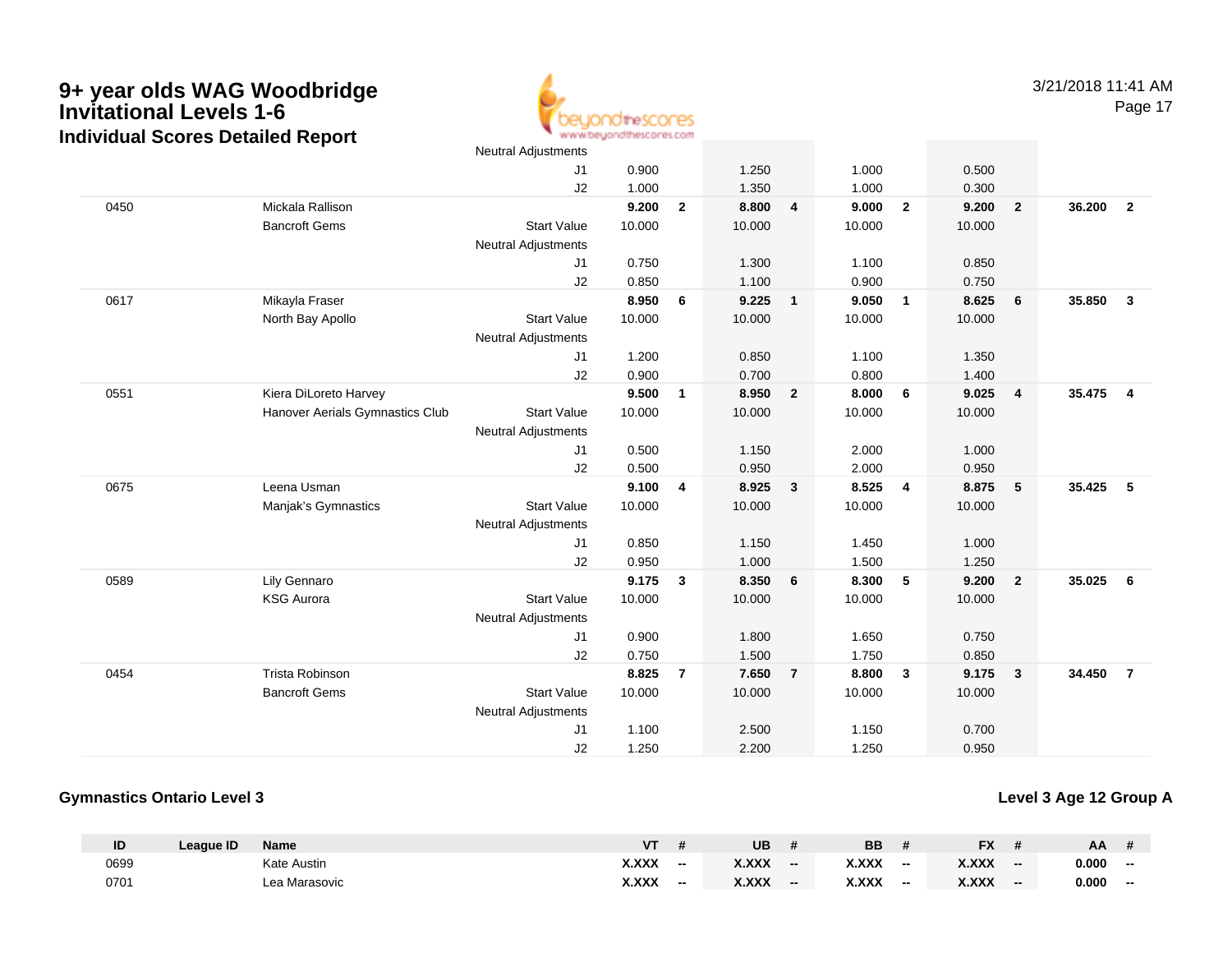| 9+ year olds WAG Woodbridge<br><b>Invitational Levels 1-6</b><br><b>Individual Scores Detailed Report</b> |                                 |                                                  | <b>YdtheSCONES</b><br>www.beyondthescores.com |                         |        |                |        |                |        |                         | 3/21/2018 11:41 AM | Page 18                 |
|-----------------------------------------------------------------------------------------------------------|---------------------------------|--------------------------------------------------|-----------------------------------------------|-------------------------|--------|----------------|--------|----------------|--------|-------------------------|--------------------|-------------------------|
| 0822                                                                                                      | Sarah Singer                    |                                                  | 9.200                                         | $\mathbf{3}$            | 9.125  | $\overline{2}$ | 8.925  | $\overline{2}$ | 9.525  | $\overline{2}$          | 36.775             | $\overline{\mathbf{1}}$ |
|                                                                                                           | <b>Gyros Gymnastics</b>         | <b>Start Value</b><br><b>Neutral Adjustments</b> | 10.000                                        |                         | 10.000 |                | 10.000 |                | 10.000 |                         |                    |                         |
|                                                                                                           |                                 | J1                                               | 0.800                                         |                         | 0.950  |                | 1.150  |                | 0.450  |                         |                    |                         |
|                                                                                                           |                                 | J2                                               | 0.800                                         |                         | 0.800  |                | 1.000  |                | 0.500  |                         |                    |                         |
| 0618                                                                                                      | Josee Chaput                    |                                                  | 9.250                                         | $\overline{\mathbf{2}}$ | 8.650  | 4              | 8.600  | $\mathbf{3}$   | 9.375  | 3                       | 35.875             | $\overline{\mathbf{2}}$ |
|                                                                                                           | North Bay Apollo                | <b>Start Value</b><br><b>Neutral Adjustments</b> | 10.000                                        |                         | 10.000 |                | 10.000 |                | 10.000 |                         |                    |                         |
|                                                                                                           |                                 | J1                                               | 0.750                                         |                         | 1.400  |                | 1.500  |                | 0.550  |                         |                    |                         |
|                                                                                                           |                                 | J2                                               | 0.750                                         |                         | 1.300  |                | 1.300  |                | 0.700  |                         |                    |                         |
| 0556                                                                                                      | <b>Bethany Bruce</b>            |                                                  | 9.275                                         | $\overline{\mathbf{1}}$ | 8.950  | 3              | 8.500  | $\overline{4}$ | 9.025  | 5                       | 35.750             | $\overline{\mathbf{3}}$ |
|                                                                                                           | Hanover Aerials Gymnastics Club | <b>Start Value</b><br><b>Neutral Adjustments</b> | 10.000                                        |                         | 10.000 |                | 10.000 |                | 10.000 |                         |                    |                         |
|                                                                                                           |                                 | J1                                               | 0.800                                         |                         | 1.100  |                | 1.500  |                | 0.850  |                         |                    |                         |
|                                                                                                           |                                 | J2                                               | 0.650                                         |                         | 1.000  |                | 1.500  |                | 1.100  |                         |                    |                         |
| 0748                                                                                                      | <b>Calley Simpson</b>           |                                                  | 9.275                                         | $\overline{\mathbf{1}}$ | 8.375  | 5              | 9.000  | $\overline{1}$ | 9.100  | $\overline{\mathbf{4}}$ | 35.750             | $\overline{\mathbf{3}}$ |
|                                                                                                           | Hurons Gymnastic Club           | <b>Start Value</b>                               | 10.000                                        |                         | 10.000 |                | 10.000 |                | 10.000 |                         |                    |                         |
|                                                                                                           |                                 | <b>Neutral Adjustments</b>                       |                                               |                         |        |                |        |                |        |                         |                    |                         |
|                                                                                                           |                                 | J1                                               | 0.750                                         |                         | 1.650  |                | 1.050  |                | 0.850  |                         |                    |                         |
|                                                                                                           |                                 | J2                                               | 0.700                                         |                         | 1.600  |                | 0.950  |                | 0.950  |                         |                    |                         |
| 0660                                                                                                      | Maya Berazategui                |                                                  | 9.050                                         | $\overline{4}$          | 9.275  | $\mathbf{1}$   | 7.750  | 5              | 9.600  | $\mathbf{1}$            | 35.675             | $\overline{4}$          |
|                                                                                                           | Manjak's Gymnastics             | <b>Start Value</b>                               | 10.000                                        |                         | 10.000 |                | 10.000 |                | 10.000 |                         |                    |                         |
|                                                                                                           |                                 | <b>Neutral Adjustments</b>                       |                                               |                         |        |                |        |                |        |                         |                    |                         |
|                                                                                                           |                                 | J1                                               | 0.900                                         |                         | 0.700  |                | 2.200  |                | 0.500  |                         |                    |                         |
|                                                                                                           |                                 | J2                                               | 1.000                                         |                         | 0.750  |                | 2.300  |                | 0.300  |                         |                    |                         |

**Level 3 Age 12 Group B**

| ID   | League ID | <b>Name</b>             |                            | <b>VT</b> | #                       | <b>UB</b> | #            | <b>BB</b> | #            | $FX$ # |     | $AA$ #   |  |
|------|-----------|-------------------------|----------------------------|-----------|-------------------------|-----------|--------------|-----------|--------------|--------|-----|----------|--|
| 0801 |           | Victoria Vacca          |                            | 9.425     |                         | 8.850     | $\mathbf{2}$ | 8.650     | 4            | 9.575  |     | 36.500   |  |
|      |           | Niagara Falls Lightning | <b>Start Value</b>         | 10.000    |                         | 10.000    |              | 10.000    |              | 10.000 |     |          |  |
|      |           |                         | <b>Neutral Adjustments</b> |           |                         |           |              |           |              |        |     |          |  |
|      |           |                         | J1                         | 0.550     |                         | 1.150     |              | 1.450     |              | 0.400  |     |          |  |
|      |           |                         | J2                         | 0.600     |                         | 1.150     |              | 1.250     |              | 0.450  |     |          |  |
| 0747 |           | Talia Fleishmann        |                            | 9.375     | $\overline{\mathbf{2}}$ | 8.350     | 4            | 8.950     | $\mathbf{2}$ | 9.075  | - 3 | 35.750 2 |  |
|      |           | Hurons Gymnastic Club   | <b>Start Value</b>         | 10.000    |                         | 10.000    |              | 10.000    |              | 10.000 |     |          |  |
|      |           |                         | <b>Neutral Adjustments</b> |           |                         |           |              | $-0.100$  |              |        |     |          |  |
|      |           |                         | J1                         | 0.650     |                         | 1.500     |              | 0.950     |              | 0.900  |     |          |  |
|      |           |                         | J2                         | 0.600     |                         | 1.800     |              | 0.950     |              | 0.950  |     |          |  |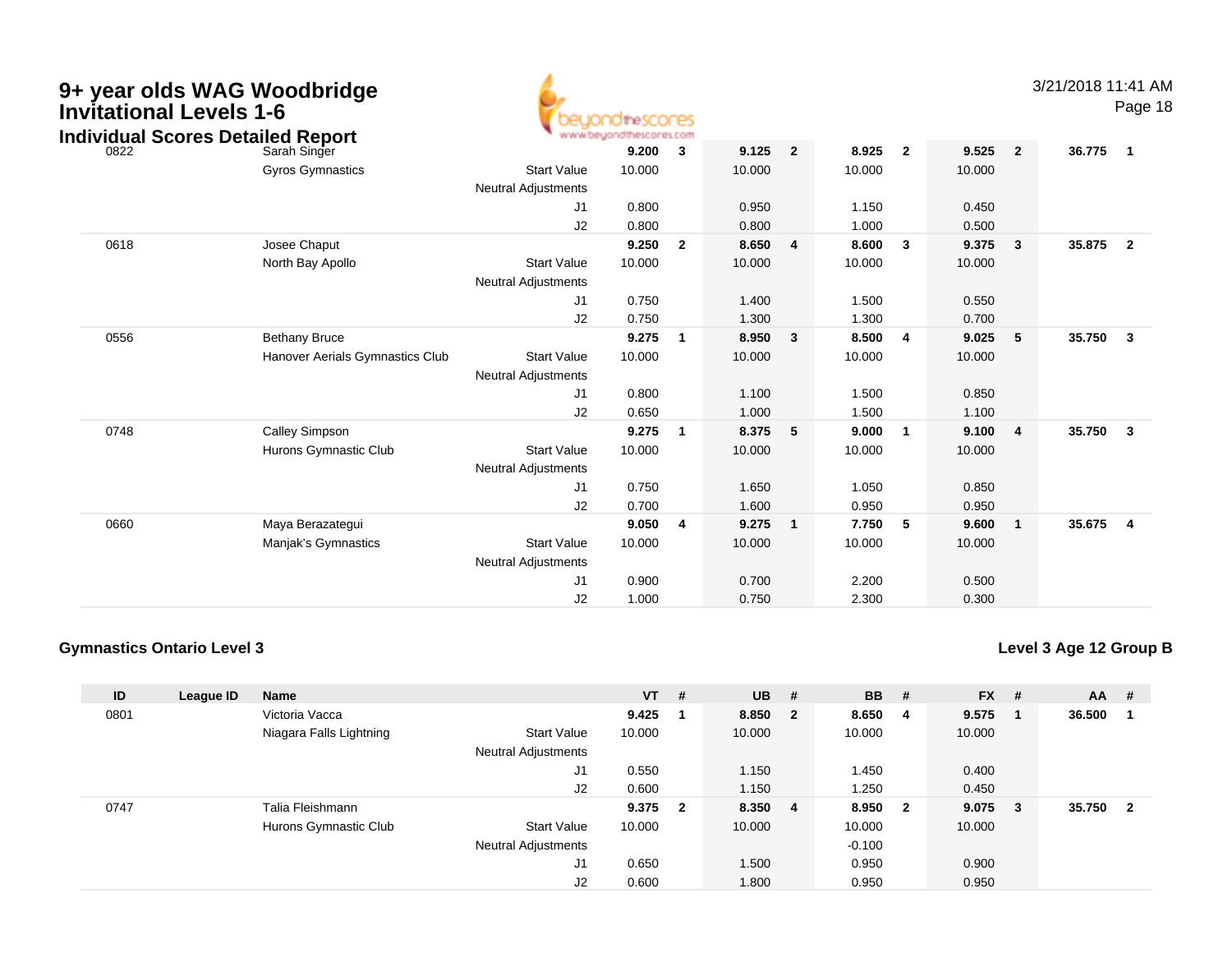| 9+ year olds WAG Woodbridge<br><b>Invitational Levels 1-6</b><br><b>Individual Scores Detailed Report</b> |                                                  |                                                                    | <b>10theSCOCES</b><br>www.beyondthescores.com |                         |                          |                         |                                      |                |                          |                         | 3/21/2018 11:41 AM | Page 19                 |
|-----------------------------------------------------------------------------------------------------------|--------------------------------------------------|--------------------------------------------------------------------|-----------------------------------------------|-------------------------|--------------------------|-------------------------|--------------------------------------|----------------|--------------------------|-------------------------|--------------------|-------------------------|
| 0798                                                                                                      | Julia Thompson                                   |                                                                    | 9.325                                         | 3                       | 8.550                    | $\overline{\mathbf{3}}$ | 9.050                                | $\overline{1}$ | 8.750                    | $\overline{\mathbf{4}}$ | 35.675             | $_{3}$                  |
|                                                                                                           | Niagara Falls Lightning                          | <b>Start Value</b><br>Neutral Adjustments                          | 10.000                                        |                         | 10.000                   |                         | 10.000                               |                | 10.000                   |                         |                    |                         |
|                                                                                                           |                                                  | J <sub>1</sub>                                                     | 0.700                                         |                         | 1.450                    |                         | 1.000                                |                | 1.200                    |                         |                    |                         |
| 0882                                                                                                      | Abigail DeAbreu                                  | J2                                                                 | 0.650<br>9.125                                | - 5                     | 1.450<br>7.750           | 6                       | 0.900<br>8.700                       | $\mathbf{3}$   | 1.300<br>9.225           | $\overline{2}$          | 34.800             | $\overline{\mathbf{4}}$ |
|                                                                                                           | <b>Gymnastic Giants</b>                          | <b>Start Value</b><br>Neutral Adjustments                          | 10.000                                        |                         | 10.000                   |                         | 10.000                               |                | 10.000                   |                         |                    |                         |
|                                                                                                           |                                                  | J <sub>1</sub><br>J2                                               | 0.900<br>0.850                                |                         | 2.150<br>2.350           |                         | 1.350<br>1.250                       |                | 0.700<br>0.850           |                         |                    |                         |
| 0486                                                                                                      | Mia Leroux<br><b>Global Gymnastics</b>           | <b>Start Value</b><br><b>Neutral Adjustments</b><br>J <sub>1</sub> | 9.150<br>10.000<br>0.800                      | $\overline{\mathbf{4}}$ | 8.900<br>10.000<br>1.200 | $\mathbf 1$             | 8.575<br>10.000<br>$-0.100$<br>1.450 | 5              | 7.900<br>10.000<br>2.000 | 5                       | 34.525             | - 5                     |
|                                                                                                           |                                                  | J <sub>2</sub>                                                     | 0.900                                         |                         | 1.000                    |                         | 1.200                                |                | 2.200                    |                         |                    |                         |
| 0638                                                                                                      | Kaylie Chisnell<br>Sudbury Salto Gymnastics Club | <b>Start Value</b><br>Neutral Adjustments                          | 7.400<br>10.000                               | - 6                     | 7.875<br>10.000          | 5                       | 7.325<br>10.000                      | - 6            | 7.875<br>10.000          | 6                       | 30.475             | - 6                     |
|                                                                                                           |                                                  | J <sub>1</sub><br>J <sub>2</sub>                                   | 2.400<br>2.800                                |                         | 2.150<br>2.100           |                         | 2.750<br>2.600                       |                | 1.950<br>2.300           |                         |                    |                         |

# **Level 3 Age 12 Group C**

| ID   | League ID | <b>Name</b>                     |                            | $VT$ #  |                         | <b>UB</b> | #                       | <b>BB</b> | #              | $FX$ # |                | AA     | #                        |
|------|-----------|---------------------------------|----------------------------|---------|-------------------------|-----------|-------------------------|-----------|----------------|--------|----------------|--------|--------------------------|
| 0466 |           | Eden Mclean                     |                            | 9.525   | $\overline{\mathbf{1}}$ | 9.250     | -1                      | 9.375     | 1              | 9.450  | $\overline{2}$ | 37.600 |                          |
|      |           | Georgian Bay Phoenix Gymnastics | <b>Start Value</b>         | 10.000  |                         | 10.000    |                         | 10.000    |                | 10.000 |                |        |                          |
|      |           |                                 | <b>Neutral Adjustments</b> |         |                         |           |                         |           |                |        |                |        |                          |
|      |           |                                 | J1                         | 0.450   |                         | 0.750     |                         | 0.550     |                | 0.450  |                |        |                          |
|      |           |                                 | J <sub>2</sub>             | 0.500   |                         | 0.750     |                         | 0.700     |                | 0.650  |                |        |                          |
| 0465 |           | Makayla Bastarache              |                            | 9.425   | $\overline{\mathbf{2}}$ | 9.050     | $\overline{2}$          | 9.050     | 4              | 9.600  |                | 37.125 | $\overline{\phantom{a}}$ |
|      |           | Georgian Bay Phoenix Gymnastics | <b>Start Value</b>         | 10.000  |                         | 10.000    |                         | 10.000    |                | 10.000 |                |        |                          |
|      |           |                                 | <b>Neutral Adjustments</b> |         |                         |           |                         |           |                |        |                |        |                          |
|      |           |                                 | J <sub>1</sub>             | 0.600   |                         | 1.000     |                         | 0.950     |                | 0.350  |                |        |                          |
|      |           |                                 | J <sub>2</sub>             | 0.550   |                         | 0.900     |                         | 0.950     |                | 0.450  |                |        |                          |
| 0849 |           | Noa Fuchs                       |                            | 9.000 5 |                         | 9.000     | $\overline{\mathbf{3}}$ | 9.250     | $\overline{2}$ | 8.950  | 6              | 36.200 | $\mathbf{3}$             |
|      |           | <b>Gyros Gymnastics</b>         | <b>Start Value</b>         | 10.000  |                         | 10.000    |                         | 10.000    |                | 10.000 |                |        |                          |
|      |           |                                 | <b>Neutral Adjustments</b> |         |                         |           |                         |           |                |        |                |        |                          |
|      |           |                                 | J1                         | 1.100   |                         | 1.050     |                         | 0.650     |                | 1.150  |                |        |                          |
|      |           |                                 | J <sub>2</sub>             | 0.900   |                         | 0.950     |                         | 0.850     |                | 0.950  |                |        |                          |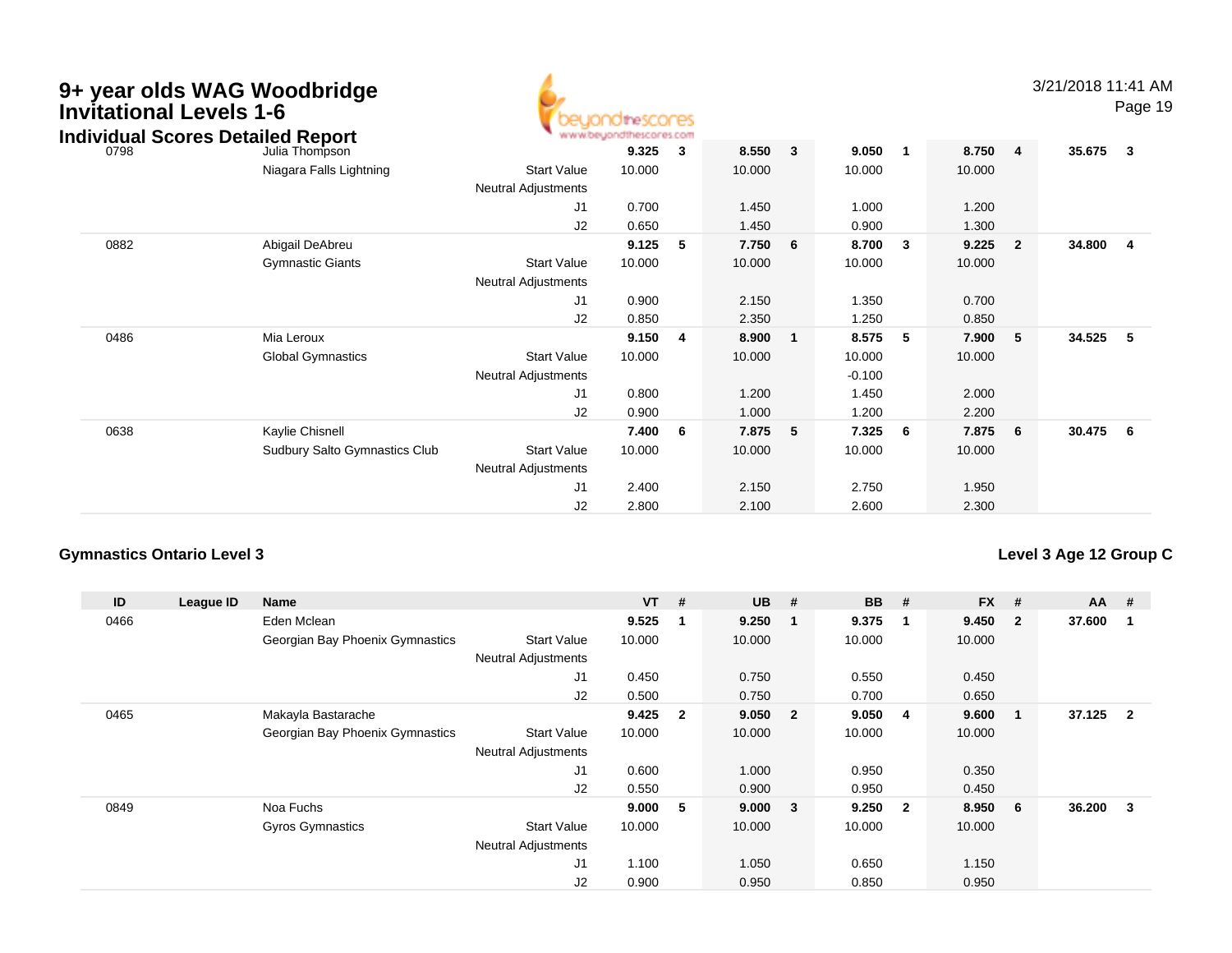| 9+ year olds WAG Woodbridge<br><b>Invitational Levels 1-6</b><br><b>Individual Scores Detailed Report</b> |                                     |                            |        |                         |        |   |          |     |        |                | 3/21/2018 11:41 AM | Page 20                 |  |
|-----------------------------------------------------------------------------------------------------------|-------------------------------------|----------------------------|--------|-------------------------|--------|---|----------|-----|--------|----------------|--------------------|-------------------------|--|
| 0265                                                                                                      | Samantha Mayers                     |                            | 9.425  | $\overline{\mathbf{2}}$ | 8.950  | 4 | 8.250    | - 6 | 9.350  | $\mathbf{3}$   | 35.975             | $\overline{\mathbf{4}}$ |  |
|                                                                                                           | Woodbridge Academy of<br>Gymnastics | <b>Start Value</b>         | 10.000 |                         | 10.000 |   | 10.000   |     | 10.000 |                |                    |                         |  |
|                                                                                                           |                                     | <b>Neutral Adjustments</b> |        |                         |        |   |          |     |        |                |                    |                         |  |
|                                                                                                           |                                     | J1                         | 0.600  |                         | 1.000  |   | 1.900    |     | 0.550  |                |                    |                         |  |
|                                                                                                           |                                     | J2                         | 0.550  |                         | 1.100  |   | 1.600    |     | 0.750  |                |                    |                         |  |
| 0596                                                                                                      | Wendy Zheng                         |                            | 9.325  | 3                       | 8.325  | 6 | 9.075    | 3   | 9.200  | $\overline{4}$ | 35.925             | 5                       |  |
|                                                                                                           | <b>KSG Aurora</b>                   | <b>Start Value</b>         | 10.000 |                         | 10.000 |   | 10.000   |     | 10.000 |                |                    |                         |  |
|                                                                                                           |                                     | <b>Neutral Adjustments</b> |        |                         |        |   |          |     |        |                |                    |                         |  |
|                                                                                                           |                                     | J1                         | 0.650  |                         | 1.650  |   | 0.850    |     | 0.850  |                |                    |                         |  |
|                                                                                                           |                                     | J2                         | 0.700  |                         | 1.700  |   | 1.000    |     | 0.750  |                |                    |                         |  |
| 0571                                                                                                      | <b>Taelyn Gilchrist</b>             |                            | 9.050  | -4                      | 8.775  | 5 | 8.275    | 5   | 9.025  | 5              | 35.125             | 6 <sup>6</sup>          |  |
|                                                                                                           | <b>KSG Aurora</b>                   | <b>Start Value</b>         | 10.000 |                         | 10.000 |   | 10.000   |     | 10.000 |                |                    |                         |  |
|                                                                                                           |                                     | Neutral Adjustments        |        |                         |        |   | $-0.100$ |     |        |                |                    |                         |  |
|                                                                                                           |                                     | J1                         | 0.900  |                         | 1.350  |   | 1.550    |     | 0.950  |                |                    |                         |  |
|                                                                                                           |                                     | J2                         | 1.000  |                         | 1.100  |   | 1.700    |     | 1.000  |                |                    |                         |  |

**Level 3 Age 12 Group D**

| ID   | League ID | Name                            |                            | $VT$ # |                | <b>UB</b> | #                       | <b>BB</b> | #            | $FX$ # |                | <b>AA</b> | #              |
|------|-----------|---------------------------------|----------------------------|--------|----------------|-----------|-------------------------|-----------|--------------|--------|----------------|-----------|----------------|
| 0765 |           | Lauren White                    |                            | 9.000  | -4             | 9.225     | -1                      | 9.475     | $\mathbf 1$  | 9.600  | 1              | 37.300    | -1             |
|      |           | Kincardine Klassics             | <b>Start Value</b>         | 10.000 |                | 10.000    |                         | 10.000    |              | 10.000 |                |           |                |
|      |           |                                 | Neutral Adjustments        |        |                |           |                         | $-0.100$  |              |        |                |           |                |
|      |           |                                 | J1                         | 0.900  |                | 0.850     |                         | 0.500     |              | 0.350  |                |           |                |
|      |           |                                 | J2                         | 1.100  |                | 0.700     |                         | 0.350     |              | 0.450  |                |           |                |
| 0462 |           | Abby Ottewell                   |                            | 9.475  | -1             | 8.975     | -3                      | 9.075     | 3            | 9.425  | 3              | 36.950    | $\overline{2}$ |
|      |           | Georgian Bay Phoenix Gymnastics | <b>Start Value</b>         | 10.000 |                | 10.000    |                         | 10.000    |              | 10.000 |                |           |                |
|      |           |                                 | <b>Neutral Adjustments</b> |        |                |           |                         |           |              |        |                |           |                |
|      |           |                                 | J <sub>1</sub>             | 0.500  |                | 1.100     |                         | 0.900     |              | 0.650  |                |           |                |
|      |           |                                 | J2                         | 0.550  |                | 0.950     |                         | 0.950     |              | 0.500  |                |           |                |
| 0766 |           | Kina Henry                      |                            | 8.900  | 5              | 9.050     | $\overline{\mathbf{2}}$ | 9.425     | $\mathbf{2}$ | 9.125  | $\overline{4}$ | 36.500    | 3              |
|      |           | Kincardine Klassics             | <b>Start Value</b>         | 10.000 |                | 10.000    |                         | 10.000    |              | 10.000 |                |           |                |
|      |           |                                 | <b>Neutral Adjustments</b> |        |                |           |                         | $-0.100$  |              |        |                |           |                |
|      |           |                                 | J <sub>1</sub>             | 1.100  |                | 0.900     |                         | 0.550     |              | 0.900  |                |           |                |
|      |           |                                 | J2                         | 1.100  |                | 1.000     |                         | 0.400     |              | 0.850  |                |           |                |
| 0554 |           | Samantha Oestreicher            |                            | 9.425  | $\overline{2}$ | 8.575     | -4                      | 8.775     | 5            | 9.100  | 5              | 35.875    | 4              |
|      |           | Hanover Aerials Gymnastics Club | <b>Start Value</b>         | 10.000 |                | 10.000    |                         | 10.000    |              | 10.000 |                |           |                |
|      |           |                                 | <b>Neutral Adjustments</b> |        |                |           |                         |           |              |        |                |           |                |
|      |           |                                 | J <sub>1</sub>             | 0.550  |                | 1.450     |                         | 1.250     |              | 0.900  |                |           |                |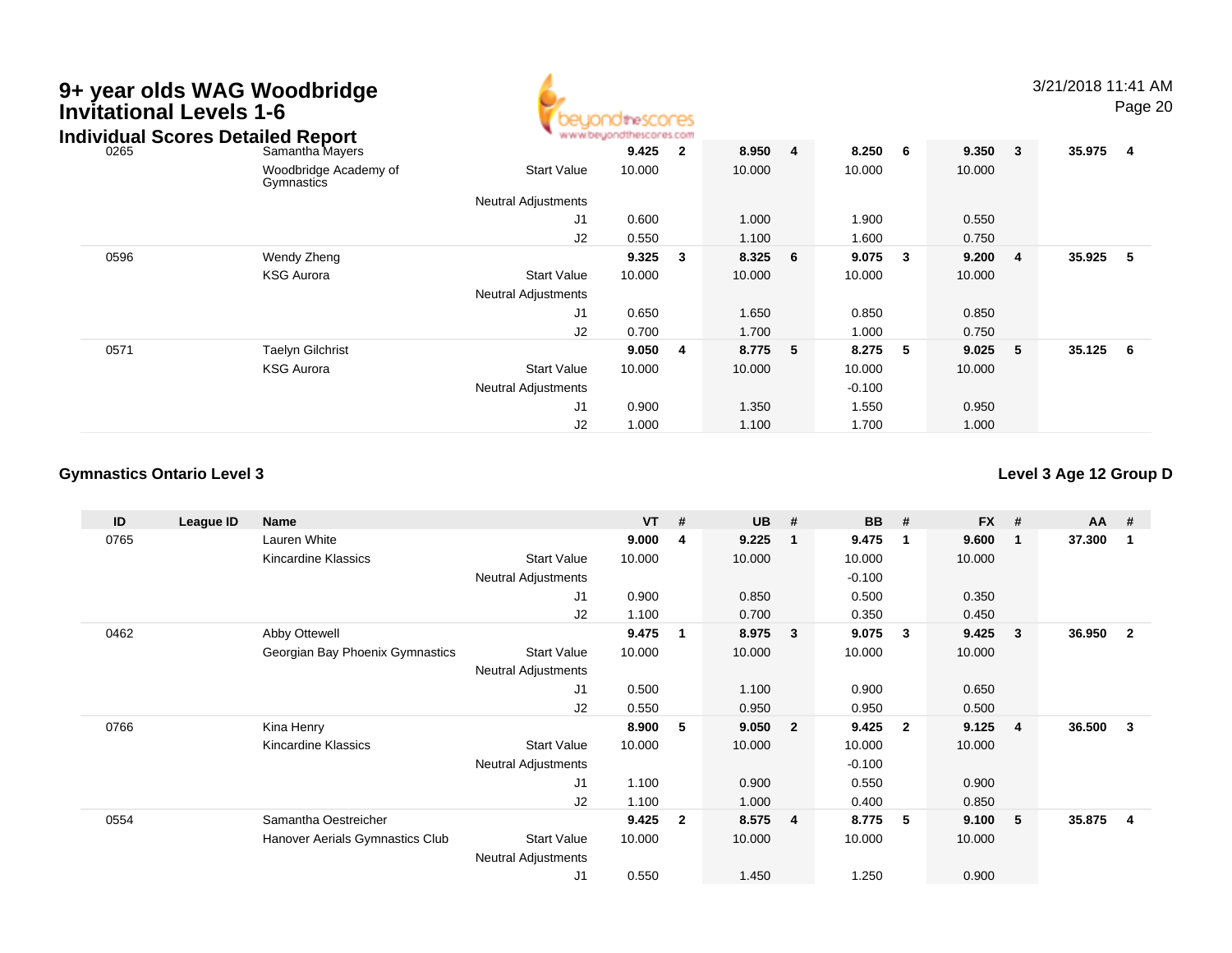

# 3/21/2018 11:41 AM

Page 21

|      | ingividual Scores Detailed Report |                            | ARE ARE ARRAINED FOR THE SECTION ASSOCIATES. |        |          |     |        |        |  |
|------|-----------------------------------|----------------------------|----------------------------------------------|--------|----------|-----|--------|--------|--|
|      |                                   | J2                         | 0.600                                        | 1.400  | 1.200    |     | 0.900  |        |  |
| 0612 | Georgia Waye                      |                            | 9.050                                        | 7.850  | 8.925    | - 4 | 9.500  | 35.325 |  |
|      | North Bay Apollo                  | <b>Start Value</b>         | 10.000                                       | 10.000 | 10.000   |     | 10.000 |        |  |
|      |                                   | <b>Neutral Adjustments</b> |                                              |        | $-0.100$ |     |        |        |  |
|      |                                   | J1                         | 1.000                                        | 2.250  | 0.950    |     | 0.550  |        |  |
|      |                                   | J2                         | 0.900                                        | 2.050  | 1.000    |     | 0.450  |        |  |

# **Gymnastics Ontario Level 3**

**Level 3 Age 13 Group A**

| ID   | League ID | <b>Name</b>                         |                            | <b>VT</b> | #              | <b>UB</b> | #              | <b>BB</b> | #              | <b>FX</b> | #              | AA     | #              |
|------|-----------|-------------------------------------|----------------------------|-----------|----------------|-----------|----------------|-----------|----------------|-----------|----------------|--------|----------------|
| 0286 |           | Christina Sunseri                   |                            | 9.300     | 5              | 9.300     | $\overline{2}$ | 9.475     | $\overline{2}$ | 9.400     | $\overline{2}$ | 37.475 | $\overline{1}$ |
|      |           | Woodbridge Academy of<br>Gymnastics | <b>Start Value</b>         | 10.000    |                | 10.000    |                | 10.000    |                | 10.000    |                |        |                |
|      |           |                                     | <b>Neutral Adjustments</b> |           |                |           |                |           |                |           |                |        |                |
|      |           |                                     | J1                         | 0.600     |                | 0.650     |                | 0.550     |                | 0.550     |                |        |                |
|      |           |                                     | J2                         | 0.800     |                | 0.750     |                | 0.500     |                | 0.650     |                |        |                |
| 0468 |           | <b>Madeline Mothersell</b>          |                            | 9.450     | $\overline{2}$ | 9.500     | $\mathbf{1}$   | 9.325     | $\overline{4}$ | 9.150     | 5              | 37.425 | $\overline{2}$ |
|      |           | Georgian Bay Phoenix Gymnastics     | <b>Start Value</b>         | 10.000    |                | 10.000    |                | 10.000    |                | 10.000    |                |        |                |
|      |           |                                     | <b>Neutral Adjustments</b> |           |                |           |                |           |                |           |                |        |                |
|      |           |                                     | J1                         | 0.450     |                | 0.400     |                | 0.650     |                | 0.800     |                |        |                |
|      |           |                                     | J2                         | 0.650     |                | 0.600     |                | 0.700     |                | 0.900     |                |        |                |
| 0744 |           | Sara Taylor                         |                            | 9.500     | $\mathbf{1}$   | 9.025     | $\overline{4}$ | 9.525     | $\overline{1}$ | 9.375     | $\mathbf{3}$   | 37.425 | $\overline{2}$ |
|      |           | Hurons Gymnastic Club               | <b>Start Value</b>         | 10.000    |                | 10.000    |                | 10.000    |                | 10.000    |                |        |                |
|      |           |                                     | Neutral Adjustments        |           |                |           |                |           |                |           |                |        |                |
|      |           |                                     | J1                         | 0.400     |                | 1.100     |                | 0.500     |                | 0.650     |                |        |                |
|      |           |                                     | J2                         | 0.600     |                | 0.850     |                | 0.450     |                | 0.600     |                |        |                |
| 0573 |           | <b>Madison McCalla</b>              |                            | 9.400     | 3              | 8.975     | 5              | 9.450     | $\mathbf{3}$   | 9.425     | $\mathbf{1}$   | 37.250 | $\mathbf{3}$   |
|      |           | <b>KSG Aurora</b>                   | <b>Start Value</b>         | 10.000    |                | 10.000    |                | 10.000    |                | 10.000    |                |        |                |
|      |           |                                     | <b>Neutral Adjustments</b> |           |                |           |                |           |                |           |                |        |                |
|      |           |                                     | J1                         | 0.550     |                | 1.000     |                | 0.550     |                | 0.600     |                |        |                |
|      |           |                                     | J2                         | 0.650     |                | 1.050     |                | 0.550     |                | 0.550     |                |        |                |
| 0830 |           | Justine Cypher                      |                            | 9.350     | 4              | 9.075     | $\mathbf{3}$   | 8.975     | 5              | 9.375     | $\mathbf{3}$   | 36.775 | $\overline{4}$ |
|      |           | <b>Gyros Gymnastics</b>             | <b>Start Value</b>         | 10.000    |                | 10.000    |                | 10.000    |                | 10.000    |                |        |                |
|      |           |                                     | <b>Neutral Adjustments</b> |           |                |           |                |           |                |           |                |        |                |
|      |           |                                     | J1                         | 0.700     |                | 0.900     |                | 1.050     |                | 0.650     |                |        |                |
|      |           |                                     | J2                         | 0.600     |                | 0.950     |                | 1.000     |                | 0.600     |                |        |                |
| 0860 |           | Stephanie Sigdeo                    |                            | 9.075     | 6              | 8.375     | 6              | 8.625     | 6              | 9.275     | $\overline{4}$ | 35.350 | 5              |
|      |           | <b>Gymnastic Giants</b>             | <b>Start Value</b>         | 10.000    |                | 10.000    |                | 10.000    |                | 10.000    |                |        |                |
|      |           |                                     | <b>Neutral Adjustments</b> |           |                |           |                |           |                |           |                |        |                |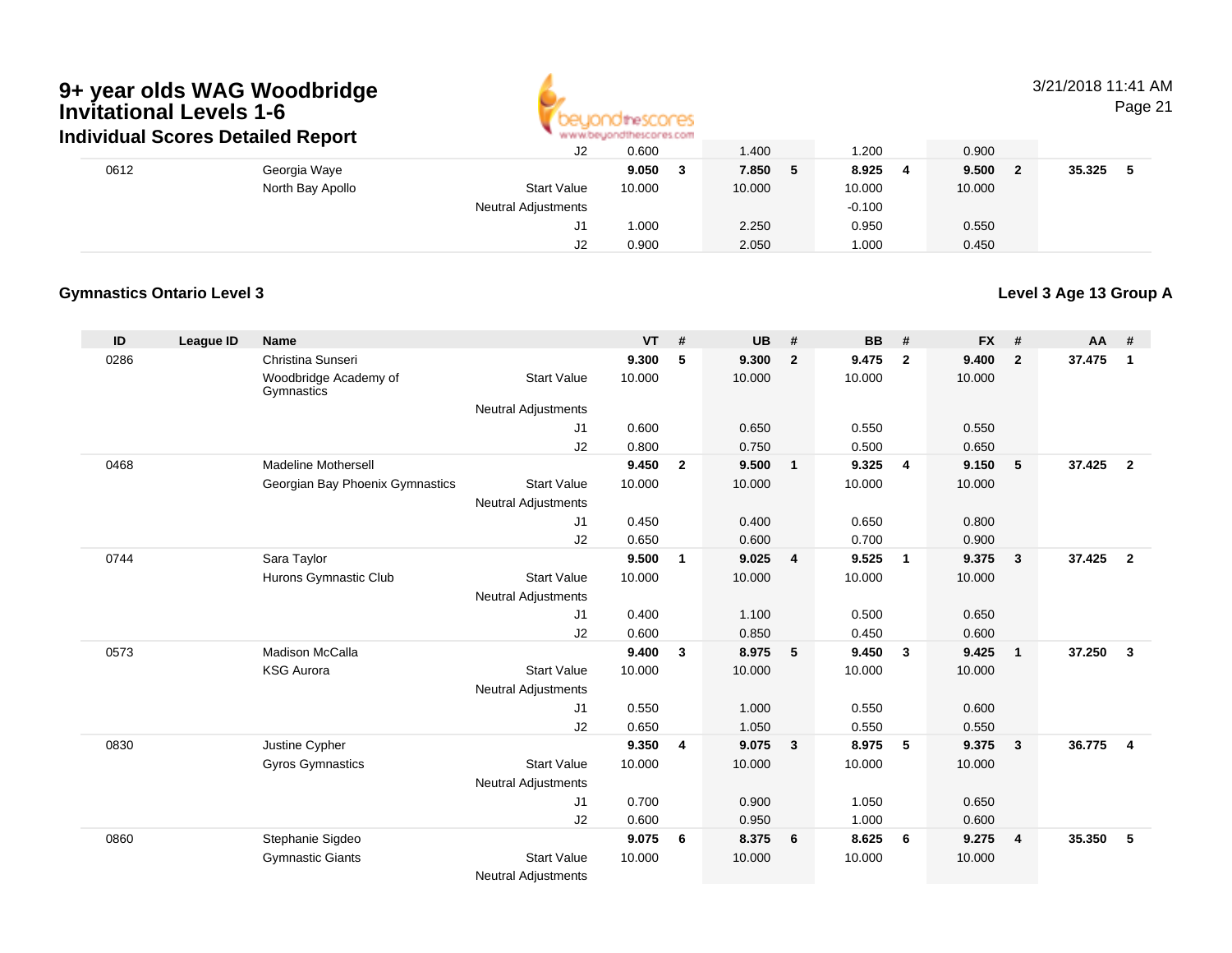

3/21/2018 11:41 AMPage 22

# **Gymnastics Ontario Level 3**

| ID   | <b>League ID</b> | <b>Name</b>                     |                            | <b>VT</b> | #              | <b>UB</b> | #                       | <b>BB</b> | #                       | <b>FX</b> | #              | AA     | #              |
|------|------------------|---------------------------------|----------------------------|-----------|----------------|-----------|-------------------------|-----------|-------------------------|-----------|----------------|--------|----------------|
| 0873 |                  | Ini Faleye                      |                            | 9.325     | $\mathbf{1}$   | 9.025     | $\overline{1}$          | 9.050     | 3                       | 9.300     | $\mathbf{1}$   | 36.700 | $\mathbf{1}$   |
|      |                  | <b>Gymnastic Giants</b>         | <b>Start Value</b>         | 10.000    |                | 10.000    |                         | 10.000    |                         | 10.000    |                |        |                |
|      |                  |                                 | <b>Neutral Adjustments</b> |           |                |           |                         |           |                         |           |                |        |                |
|      |                  |                                 | J <sub>1</sub>             | 0.700     |                | 1.000     |                         | 1.050     |                         | 0.650     |                |        |                |
|      |                  |                                 | J2                         | 0.650     |                | 0.950     |                         | 0.850     |                         | 0.750     |                |        |                |
| 0700 |                  | Joanna Chai                     |                            | 9.125     | 4              | 8.900     | $\overline{\mathbf{2}}$ | 9.275     | $\overline{\mathbf{1}}$ | 9.300     | $\mathbf{1}$   | 36.600 | $\overline{2}$ |
|      |                  | Manjak's Gymnastics             | <b>Start Value</b>         | 10.000    |                | 10.000    |                         | 10.000    |                         | 10.000    |                |        |                |
|      |                  |                                 | <b>Neutral Adjustments</b> |           |                |           |                         |           |                         |           |                |        |                |
|      |                  |                                 | J <sub>1</sub>             | 0.900     |                | 1.000     |                         | 0.750     |                         | 0.650     |                |        |                |
|      |                  |                                 | J2                         | 0.850     |                | 1.200     |                         | 0.700     |                         | 0.750     |                |        |                |
| 0548 |                  | Mikalynn Pollard                |                            | 9.275     | $\overline{2}$ | 8.325     | $\overline{4}$          | 9.225     | $\overline{2}$          | 8.800     | $\mathbf{3}$   | 35.625 | $\mathbf{3}$   |
|      |                  | Hanover Aerials Gymnastics Club | <b>Start Value</b>         | 10.000    |                | 10.000    |                         | 10.000    |                         | 10.000    |                |        |                |
|      |                  |                                 | <b>Neutral Adjustments</b> |           |                |           |                         |           |                         |           |                |        |                |
|      |                  |                                 | J <sub>1</sub>             | 0.700     |                | 1.600     |                         | 0.850     |                         | 1.350     |                |        |                |
|      |                  |                                 | J2                         | 0.750     |                | 1.750     |                         | 0.700     |                         | 1.050     |                |        |                |
| 0594 |                  | Anastasia Paraskevopoulos       |                            | 9.325     | $\overline{1}$ | 8.550     | $\overline{\mathbf{3}}$ | 8.300     | 6                       | 8.975     | $\overline{2}$ | 35.150 | $\overline{4}$ |
|      |                  | <b>KSG Aurora</b>               | <b>Start Value</b>         | 10.000    |                | 10.000    |                         | 10.000    |                         | 10.000    |                |        |                |
|      |                  |                                 | <b>Neutral Adjustments</b> |           |                |           |                         |           |                         |           |                |        |                |
|      |                  |                                 | J1                         | 0.650     |                | 1.350     |                         | 1.800     |                         | 0.950     |                |        |                |
|      |                  |                                 | J2                         | 0.700     |                | 1.550     |                         | 1.600     |                         | 1.100     |                |        |                |
| 0697 |                  | Eilidh Kennedy                  |                            | 9.200     | $\mathbf{3}$   | 8.900     | $\overline{\mathbf{2}}$ | 8.775     | $\overline{4}$          | 8.175     | $\overline{4}$ | 35.050 | 5              |
|      |                  | Manjak's Gymnastics             | <b>Start Value</b>         | 10.000    |                | 10.000    |                         | 10.000    |                         | 10.000    |                |        |                |
|      |                  |                                 | <b>Neutral Adjustments</b> |           |                |           |                         |           |                         |           |                |        |                |
|      |                  |                                 | J1                         | 0.800     |                | 1.100     |                         | 1.250     |                         | 1.650     |                |        |                |
|      |                  |                                 | J2                         | 0.800     |                | 1.100     |                         | 1.200     |                         | 2.000     |                |        |                |
| 0625 |                  | Mackenzie St. Amant             |                            | 8.625     | 5              | 5.700     | 5                       | 8.500     | 5                       | 7.950     | 5              | 30.775 | 6              |
|      |                  | Sudbury Salto Gymnastics Club   | <b>Start Value</b>         | 10.000    |                | 10.000    |                         | 10.000    |                         | 10.000    |                |        |                |
|      |                  |                                 | <b>Neutral Adjustments</b> |           |                |           |                         |           |                         |           |                |        |                |
|      |                  |                                 | J1                         | 1.400     |                | 4.500     |                         | 1.500     |                         | 1.900     |                |        |                |
|      |                  |                                 | J2                         | 1.350     |                | 4.100     |                         | 1.500     |                         | 2.200     |                |        |                |

# **Level 3 Age 13 Group B**